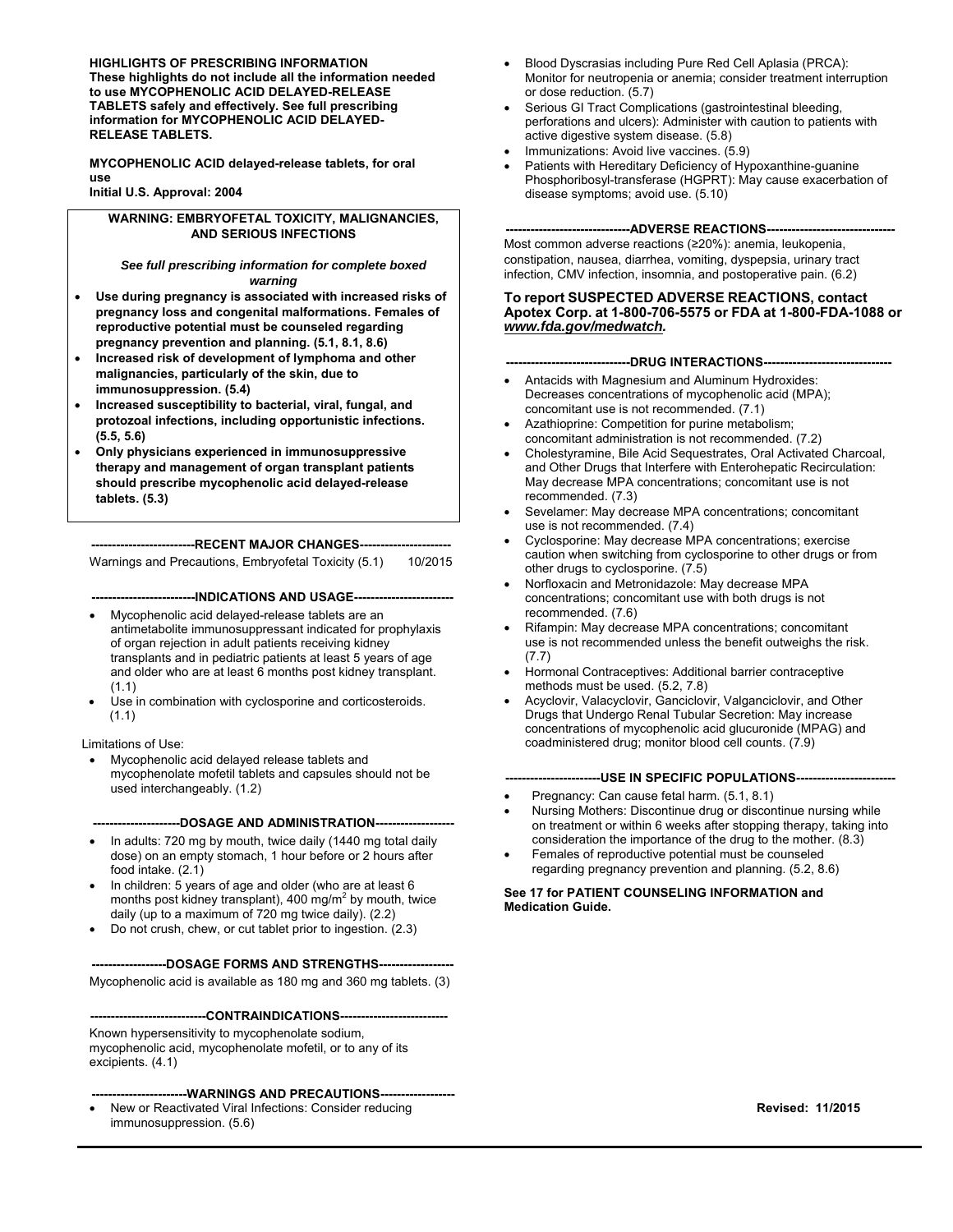#### **FULL PRESCRIBING INFORMATION: CONTENTS\* [WARNING: EMBRYOFETAL TOXICITY, MALIGNANCIES,](#page-2-0)  AND SERIOUS INFECTIONS**

#### **1 [INDICATIONS AND USAGE](#page-2-0)**

- [1.1 Prophylaxis of Organ Rejection in Kidney](#page-2-0) **Transplant**
- [1.2 Limitations of Use](#page-2-0)
- **2 [DOSAGE AND ADMINISTRATION](#page-2-0)**
	- [2.1 Dosage in Adult Kidney Transplant Patients](#page-2-0) [2.2 Dosage in Pediatric Kidney Transplant Patients](#page-2-0) [2.3 Administration](#page-2-0)
- **3 [DOSAGE FORMS AND STRENGTHS](#page-3-0)**

#### **4 [CONTRAINDICATIONS](#page-3-0)**

[4.1 Hypersensitivity Reactions](#page-3-0) 

#### **5 [WARNINGS AND PRECAUTIONS](#page-3-0)**

#### [5.1 Embryofetal Toxicity](#page-3-0)

- [5.2 Pregnancy Exposure Prevention and Planning](#page-3-0)
- [5.3 Management of Immunosuppression](#page-3-0)
- [5.4 Lymphoma and Other Malignancies](#page-3-0)
- [5.5 Serious Infections](#page-4-0)
- [5.6 New or Reactivated Viral Infections](#page-4-0)
- [5.7 Blood Dyscrasias Including Pure Red Cell Aplasia](#page-4-0)
- [5.8 Serious GI Tract Complications](#page-5-0)
- [5.9 Immunizations](#page-5-0)
- [5.10 Rare Hereditary Deficiencies](#page-5-0)

#### **6 [ADVERSE REACTIONS](#page-5-0)**

- [6.1 Clinical Studies Experience](#page-5-0)
- [6.2 Postmarketing Experience](#page-8-0)

#### **7 [DRUG INTERACTIONS](#page-8-0)**

- [7.1 Antacids with Magnesium and Aluminum](#page-8-0)  Hydroxides
- [7.2 Azathioprine](#page-9-0)
- 7.3 Cholestyramine, Bile Acid Sequestrates, Oral [Activated Charcoal and Other Drugs that Interfere](#page-9-0) with Enterohepatic Recirculation
- [7.4 Sevelamer](#page-9-0)
- [7.5 Cyclosporine](#page-9-0)
- [7.6 Norfloxacin and Metronidazole](#page-9-0)
- [7.7 Rifampin](#page-9-0)
- [7.8 Hormonal Contraceptives](#page-9-0)
- [7.9 Acyclovir \(Valacyclovir\), Ganciclovir \(Valganciclovir\), and](#page-9-0) Other Drugs that Undergo Renal Tubular Secretion
- [7.10 Ciprofloxacin, Amoxicillin plus Clavulanic Acid and Other](#page-10-0) Drugs that Alter the Gastrointestinal Flora
- [7.11 Pantoprazole](#page-10-0)

#### **8 [USE IN SPECIFIC POPULATIONS](#page-10-0)**

- [8.1 Pregnancy](#page-10-0)
- [8.3 Nursing Mothers](#page-11-0)
- [8.4 Pediatric Use](#page-11-0)
- [8.5 Geriatric Use](#page-11-0)
- [8.6 Females of Reproductive Potential](#page-11-0)

#### **10 [OVERDOSAGE](#page-13-0)**

- **11 [DESCRIPTION](#page-13-0)**
- **12 [CLINICAL PHARMACOLOGY](#page-13-0)** [12.1 Mechanism of Action](#page-14-0)
- [12.3 Pharmacokinetics](#page-14-0)
- **13 [NONCLINICAL TOXICOLOGY](#page-18-0)** [13.1 Carcinogenesis, Mutagenesis, Impairment of Fertility](#page-18-0)
- **16 [HOW SUPPLIED/STORAGE AND HANDLING](#page-20-0) 17 [PATIENT COUNSELING INFORMATION](#page-20-0)**
- \* Sections or subsections omitted from the full prescribing information are not listed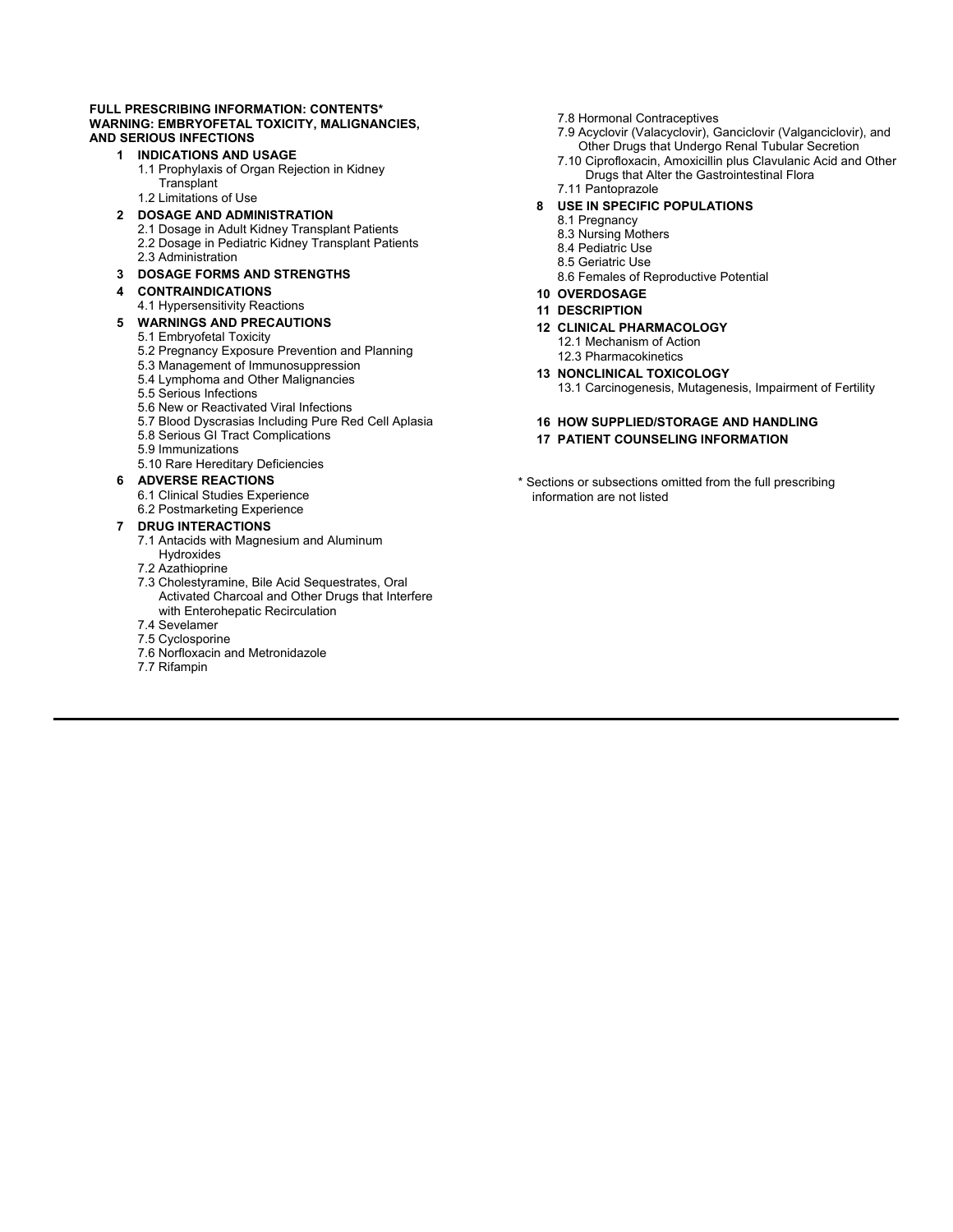<span id="page-2-0"></span>**WARNING: EMBRYOFETAL TOXICITY, MALIGNANCIES, AND SERIOUS INFECTIONS**

- **Use during pregnancy is associated with increased risks of pregnancy loss and congenital malformations. Females of reproductive potential must be counseled regarding pregnancy prevention and planning** *[see Warnings and Precautions (5.1), Use in Specific Populations (8.1, 8.6)].*
- **Increased risk of development of lymphoma and other malignancies, particularly of the skin, due to immunosuppression** *[see Warnings and Precautions (5.4)].*
- **Increased susceptibility to bacterial, viral, fungal, and protozoal infections, including opportunistic infections** *[see Warnings and Precautions (5.5, 5.6)]***.**
- **Only physicians experienced in immunosuppressive therapy and management of organ transplant patients should prescribe mycophenolic acid. Patients receiving mycophenolic acid should be managed in facilities equipped and staffed with adequate laboratory and supportive medical resources. The physician responsible for maintenance therapy should have complete information requisite for the followup of the patient** *[see Warnings and Precautions (5.3)]***.**

# **1 INDICATIONS AND USAGE**

# **1.1 Prophylaxis of Organ Rejection in Kidney Transplant**

Mycophenolic acid is indicated for the prophylaxis of organ rejection in adult patients receiving a kidney transplant.

Mycophenolic acid is indicated for the prophylaxis of organ rejection in pediatric patients 5 years of age and older who are at least 6 months post kidney transplant.

Mycophenolic acid is to be used in combination with cyclosporine and corticosteroids.

# **1.2 Limitations of Use**

Mycophenolic acid delayed-release tablets and mycophenolate mofetil (MMF) tablets and capsules should not be used interchangeably without physician supervision because the rate of absorption following the administration of these two products is not equivalent.

# **2 DOSAGE AND ADMINISTRATION**

# **2.1 Dosage in Adult Kidney Transplant Patients**

The recommended dose of mycophenolic acid delayed-release tablets is 720 mg administered twice daily (1440 mg total daily dose).

# **2.2 Dosage in Pediatric Kidney Transplant Patients**

The recommended dose of mycophenolic acid in conversion (at least 6 months post-transplant) pediatric patients age 5 years and older is 400 mg/m<sup>2</sup> body surface area (BSA) administered twice daily (up to a maximum dose of 720 mg administered twice daily).

# **2.3 Administration**

Mycophenolic acid delayed-release tablets should be taken on an empty stomach, 1 hour before or 2 hours after food intake *[see Clinical Pharmacology (12.3)]*.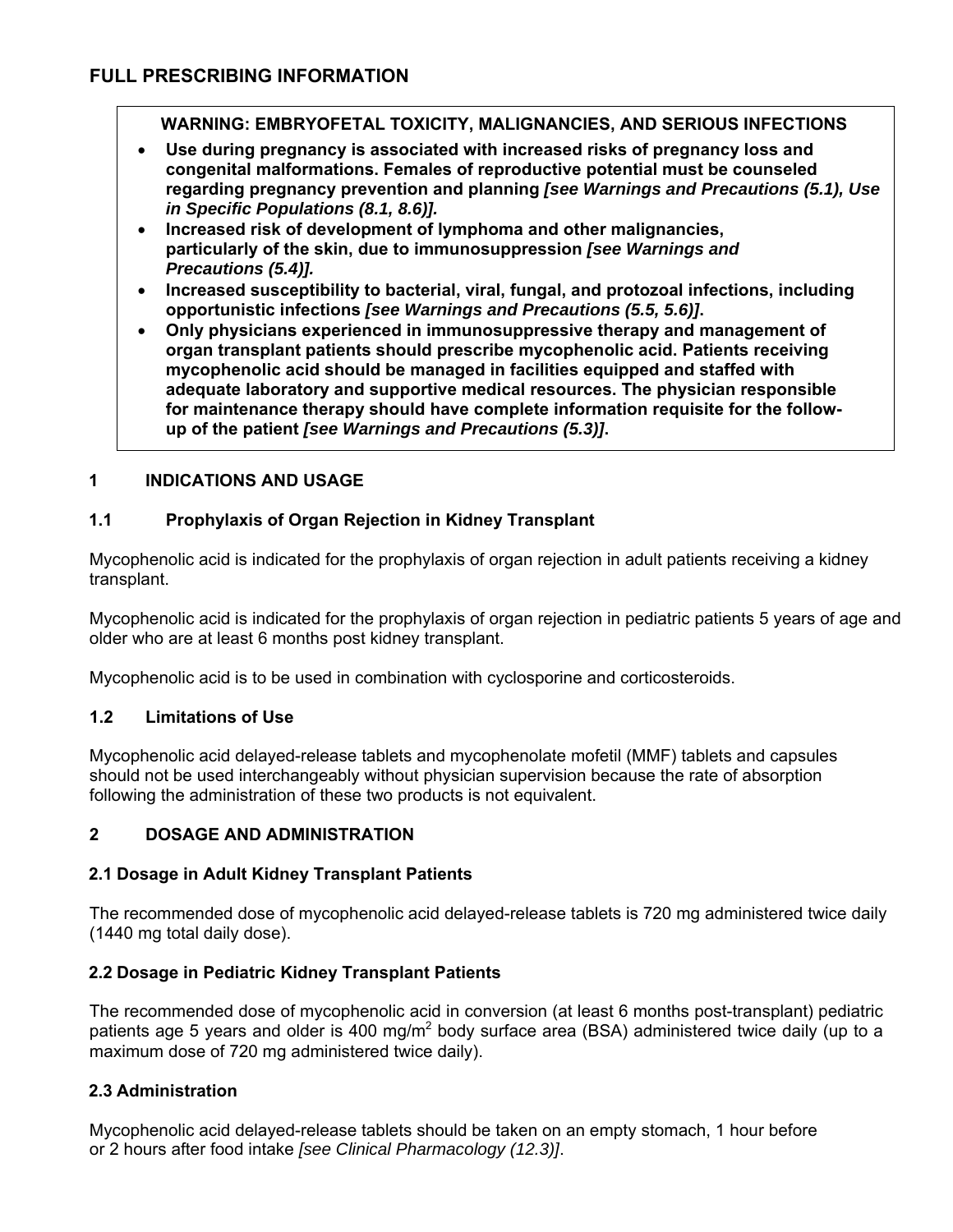<span id="page-3-0"></span>Mycophenolic acid delayed-release tablets should not be crushed, chewed, or cut prior to ingesting. The tablets should be swallowed whole in order to maintain the integrity of the enteric coating.

Pediatric patients with a BSA of 1.19 to 1.58  $m^2$  may be dosed either with three mycophenolic acid 180 mg tablets, or one 180 mg tablet plus one 360 mg tablet twice daily (1080 mg daily dose). Patients with a BSA of  $>1.58$  m<sup>2</sup> may be dosed either with four mycophenolic acid 180 mg tablets, or two mycophenolic acid 360 mg tablets twice daily (1440 mg daily dose). Pediatric doses for patients with BSA <1.19  $m^2$  cannot be accurately administered using currently available formulations of mycophenolic acid tablets.

# **3 DOSAGE FORMS AND STRENGTHS**

Mycophenolic acid delayed-release tablets are available as 180 mg and 360 mg tablets.

**Table 1: Description of Mycophenolic Acid Delayed-Release Tablets**

| Dosage Strength   | 180 mg tablet                                                               | 360 mg tablet                                     |
|-------------------|-----------------------------------------------------------------------------|---------------------------------------------------|
| Active ingredient | mycophenolic acid as mycophenolate sodium                                   | mycophenolic acid as mycophenolate sodium         |
| Appearance        | Light green, round, slightly biconvex beveled<br>edge enteric coated tablet | Light pink, oval, biconvex enteric coated tablet  |
| Imprint           | "MYC" over "180" on one side, "APO" on the<br>other side                    | "APO" on one side, "MYC 360" on the other<br>side |

## **4 CONTRAINDICATIONS**

#### **4.1 Hypersensitivity Reactions**

Mycophenolic acid delayed-release tablets are contraindicated in patients with a hypersensitivity to mycophenolate sodium, mycophenolic acid, mycophenolate mofetil, or to any of its excipients. Reactions like rash, pruritus, hypotension, and chest pain have been observed in clinical trials and post marketing reports *[see Adverse Reactions (6)]*.

# **5 WARNINGS AND PRECAUTIONS**

# **5.1 Embryofetal Toxicity**

Use of mycophenolic acid delayed-release tablets during pregnancy is associated with an increased risk of first trimester pregnancy loss and an increased risk of congenital malformations, especially external ear and other facial abnormalities including cleft lip and palate, and anomalies of the distal limbs, heart, esophagus, kidney, and nervous system *[see Use in Specific Populations (8.1)]*.

# **5.2 Pregnancy Exposure Prevention and Planning**

Females of reproductive potential must be aware of the increased risk of first trimester pregnancy loss and congenital malformations and must be counseled regarding pregnancy prevention and planning. For recommended pregnancy testing and contraception methods *[see Use in Specific Populations (8.6)]*.

## **5.3 Management of Immunosuppression**

Only physicians experienced in immunosuppressive therapy and management of organ transplant patients should prescribe mycophenolic acid delayed-release tablets. Patients receiving the drug should be managed in facilities equipped and staffed with adequate laboratory and supportive medical resources. The physicians responsible for maintenance therapy should have complete information requisite for the follow-up of the patient *[see Boxed Warning]*.

# **5.4 Lymphoma and Other Malignancies**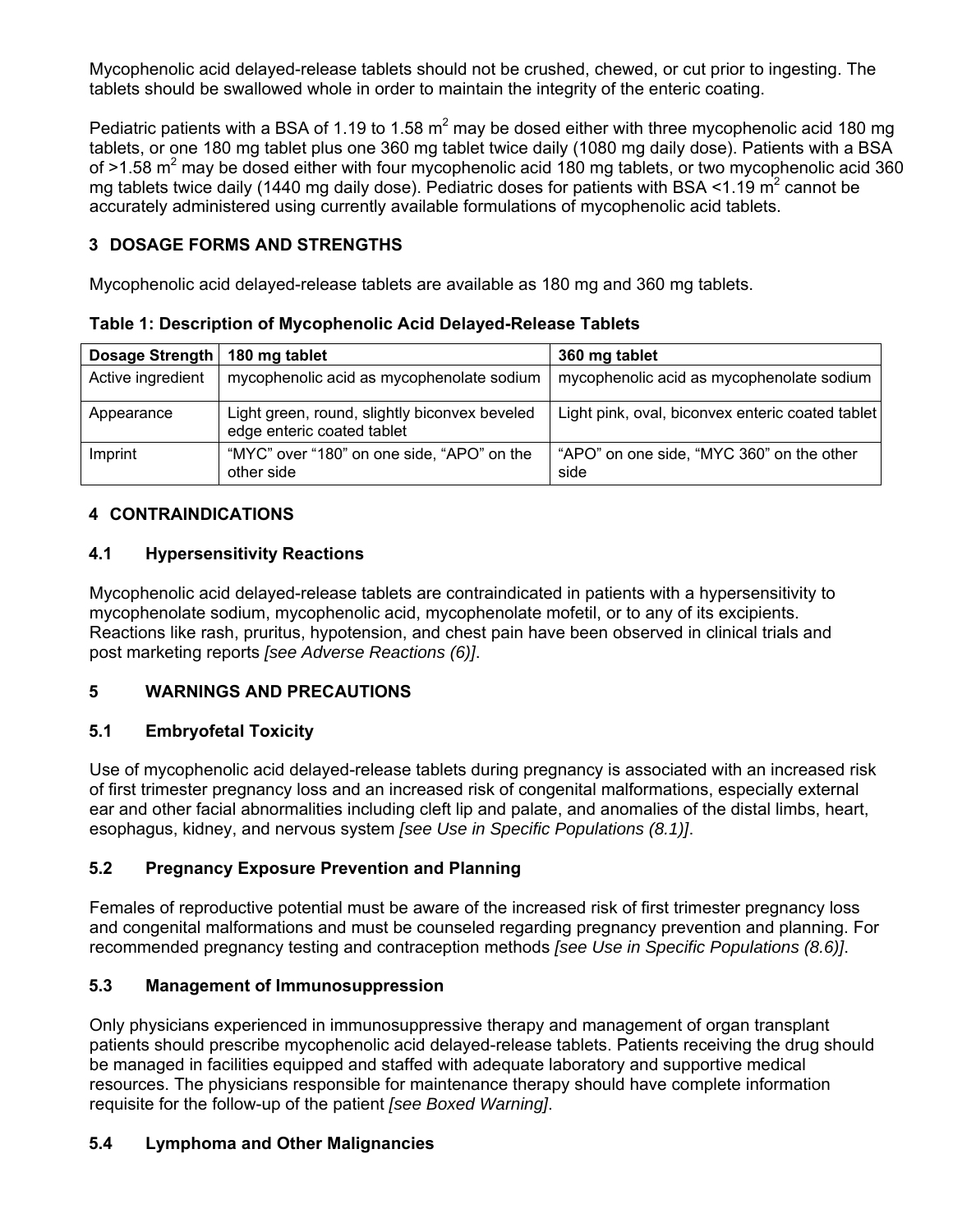<span id="page-4-0"></span>Patients receiving immunosuppressants, including mycophenolic acid delayed-release tablets, are at increased risk of developing lymphomas and other malignancies, particularly of the skin *[see Adverse Reactions (6)]*. The risk appears to be related to the intensity and duration of immunosuppression rather than to the use of any specific agent.

As usual for patients with increased risk for skin cancer, exposure to sunlight and UV light should be limited by wearing protective clothing and using a sunscreen with a high protection factor.

Post-transplant lymphoproliferative disorder (PTLD) has been reported in immunosuppressed organ transplant recipients. The majority of PTLD events appear related to Epstein Barr Virus (EBV) infection. The risk of PTLD appears greatest in those individuals who are EBV seronegative, a population which includes many young children.

# **5.5 Serious Infections**

Patients receiving immunosuppressants, including mycophenolic acid delayed-release tablets, are at increased risk of developing bacterial, viral, fungal, and protozoal infections, and new or reactivated viral infections including opportunistic infections *[see Warnings and Precautions (5.6)]*. These infections may lead to serious, including fatal outcomes. Because of the danger of oversuppression of the immune system which can increase susceptibility to infection, combination immunosuppressant therapy should be used with caution.

# **5.6 New or Reactivated Viral Infections**

Polyomavirus associated nephropathy (PVAN), JC virus associated progressive multifocal leukoencephalopathy (PML), cytomegalovirus (CMV) infections, reactivation of hepatitis B (HBV) or hepatitis C (HCV) have been reported in patients treated with immunosuppressants, including the mycophenolic acid (MPA) derivatives mycophenolic acid delayed-release tablets and MMF. Reduction in immunosuppression should be considered for patients who develop evidence of new or reactivated viral infections. Physicians should also consider the risk that reduced immunosuppression represents to the functioning allograft.

PVAN, especially due to BK virus infection, is associated with serious outcomes, including deteriorating renal function and renal graft loss. Patient monitoring may help detect patients at risk for PVAN.

PML, which is sometimes fatal, commonly presents with hemiparesis, apathy, confusion, cognitive deficiencies, and ataxia. Risk factors for PML include treatment with immunosuppressant therapies and impairment of immune function. In immunosuppressed patients, physicians should consider PML in the differential diagnosis in patients reporting neurological symptoms and consultation with a neurologist should be considered as clinically indicated.

The risk of CMV viremia and CMV disease is highest among transplant recipients seronegative for CMV at time of transplant who receive a graft from a CMV seropositive donor. Therapeutic approaches to limiting CMV disease exist and should be routinely provided. Patient monitoring may help detect patients at risk for CMV disease *[see Adverse Reactions (6.1)]*.

Viral reactivation has been reported in patients infected with HBV or HCV. Monitoring infected patients for clinical and laboratory signs of active HBV or HCV infection is recommended.

# **5.7 Blood Dyscrasias Including Pure Red Cell Aplasia**

Cases of pure red cell aplasia (PRCA) have been reported in patients treated with MPA derivatives in combination with other immunosuppressive agents. The mechanism for MPA derivatives induced PRCA is unknown; the relative contribution of other immunosuppressants and their combinations in an immunosuppressive regimen is also unknown. In some cases PRCA was found to be reversible with dose reduction or cessation of therapy with MPA derivatives. In transplant patients, however, reduced immunosuppression may place the graft at risk. Changes to mycophenolic acid therapy should only be undertaken under appropriate supervision in transplant recipients in order to minimize the risk of graft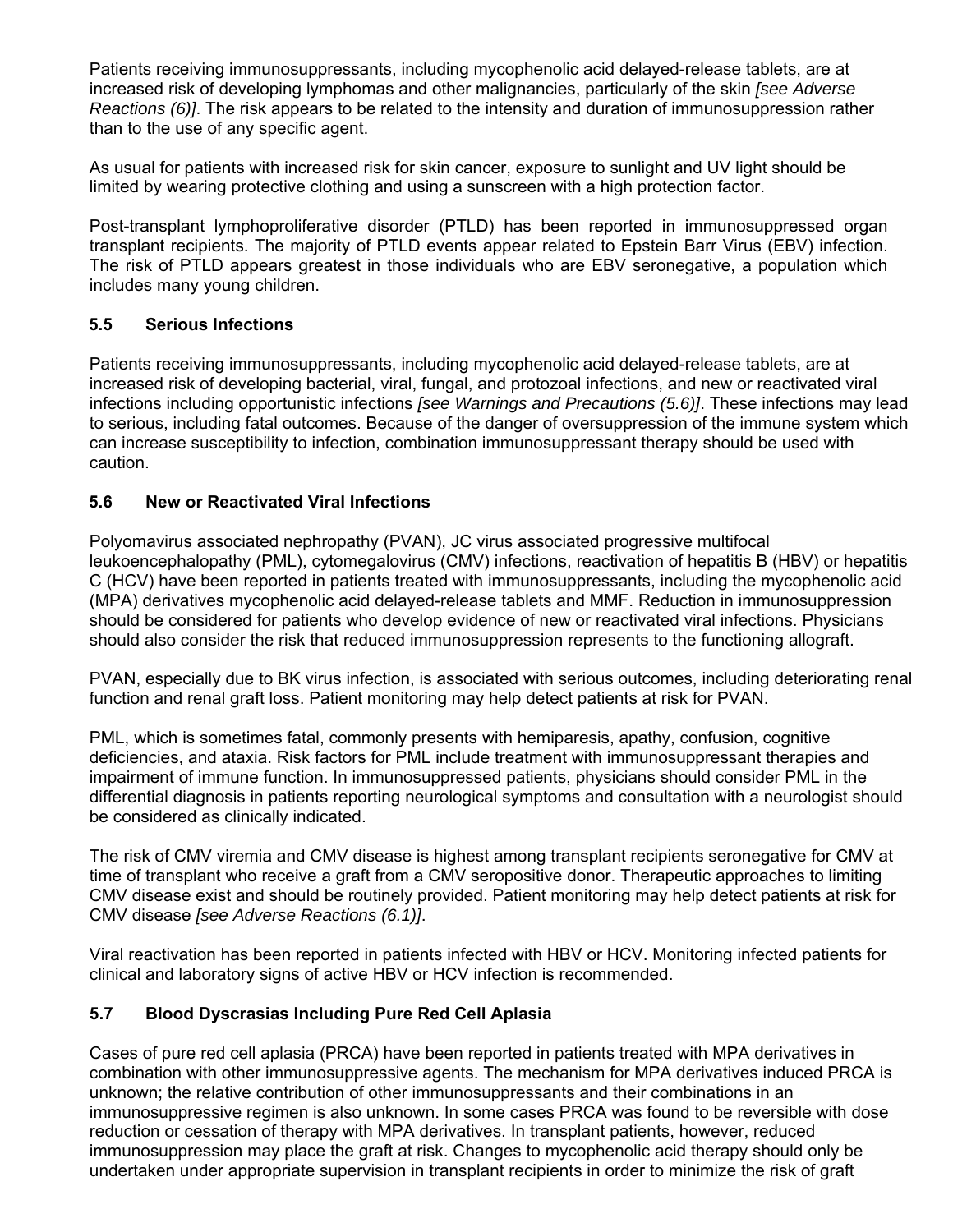<span id="page-5-0"></span>rejection.

Patients receiving mycophenolic acid should be monitored for blood dyscrasias (e.g., neutropenia or anemia). The development of neutropenia may be related to mycophenolic acid itself, concomitant medications, viral infections, or some combination of these reactions. Complete blood count should be performed weekly during the first month, twice monthly for the second and the third month of treatment, then monthly through the first year. If blood dyscrasias occur *[neutropenia develops (ANC <1.3 x 10<sup>3</sup>/mcL)* or anemia*]*, dosing with mycophenolic acid should be interrupted or the dose reduced, appropriate tests performed, and the patient managed accordingly.

# **5.8 Serious GI Tract Complications**

Gastrointestinal bleeding (requiring hospitalization), intestinal perforations, gastric ulcers, and duodenal ulcers have been reported in patients treated with mycophenolic acid delayed-release tablets. Mycophenolic acid delayed-release tablets should be administered with caution in patients with active serious digestive system disease.

## **5.9 Immunizations**

The use of live attenuated vaccines should be avoided during treatment with mycophenolic acid delayedrelease tablets; examples include (but not limited to) the following: intranasal influenza, measles, mumps, rubella, oral polio, BCG, yellow fever, varicella, and TY21a typhoid vaccines.

# **5.10 Rare Hereditary Deficiencies**

Mycophenolic acid is an inosine monophosphate dehydrogenase inhibitor (IMPDH Inhibitor). Mycophenolic acid should be avoided in patients with rare hereditary deficiency of hypoxanthine-guanine phosphoribosyltransferase (HGPRT) such as Lesch- Nyhan and Kelley-Seegmiller syndromes because it may cause an exacerbation of disease symptoms characterized by the overproduction and accumulation of uric acid leading to symptoms associated with gout such as acute arthritis, tophi, nephrolithiasis or urolithiasis and renal disease including renal failure.

# **6 ADVERSE REACTIONS**

The following adverse reactions are discussed in greater detail in other sections of the label.

- Embryofetal Toxicity *[see Boxed Warning, Warnings and Precautions (5.1)]*
- Lymphomas and Other Malignancies *[see Boxed Warning, Warnings and Precautions (5.4)]*
- Serious Infections *[see Boxed Warning, Warnings and Precautions (5.5)]*
- New or Reactivated Viral Infections *[see Warnings and Precautions (5.6)]*
- Blood Dyscrasias Including Pure Red Cell Aplasia *[see Warnings and Precautions (5.7)]*
- Serious GI Tract Complications *[see Warnings and Precautions (5.8)]*
- Rare Hereditary Deficiencies *[see Warnings and Precautions (5.10)]*

# **6.1 Clinical Studies Experience**

Because clinical trials are conducted under widely varying conditions, adverse reaction rates observed in the clinical trials of a drug cannot be directly compared to rates in the clinical trials of another drug and may not reflect the rates observed in practice.

The data described below derive from two randomized, comparative, active-controlled, double-blind, double-dummy trials in prevention of acute rejection in *de novo* and converted stable kidney transplant patients.

In the *de novo* trial, patients were administered either mycophenolic acid delayed-release tablets 1.44 grams per day (N=213) or MMF 2 grams per day (N=210) within 48 hours post-transplant for 12 months in combination with cyclosporine, USP MODIFIED and corticosteroids. Forty-one percent of patients also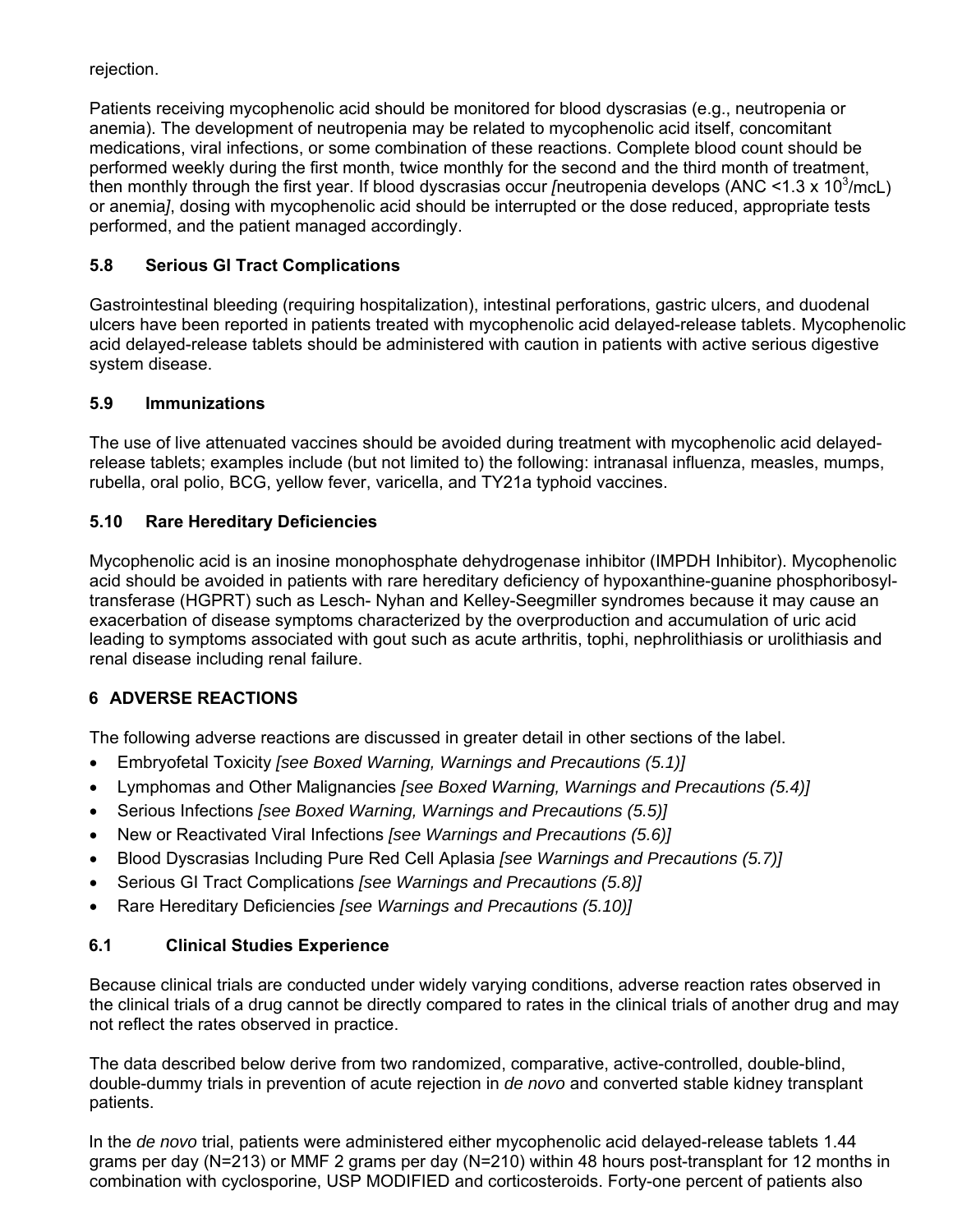received antibody therapy as induction treatment. In the conversion trial, renal transplant patients who were at least 6 months post-transplant and receiving 2 grams per day MMF in combination with cyclosporine USP MODIFIED, with or without corticosteroids for at least two weeks prior to entry in the trial were randomized to mycophenolic acid delayed-release tablets 1.44 grams per day (N=159) or MMF 2 grams per day (N=163) for 12 months.

The average age of patients in both studies was 47 years and 48 years (*de novo* study and conversion study, respectively), ranging from 22 to 75 years. Approximately 66% of patients were male; 82% were white, 12% were black, and 6% other races. About 40% of patients were from the United States and 60% from other countries.

In the *de novo* trial, the overall incidence of discontinuation due to adverse reactions was 18% (39/213) and 17% (35/210) in the mycophenolic acid delayed-release tablets and MMF arms, respectively**.** The most common adverse reactions leading to discontinuation in the mycophenolic acid arm were graft loss (2%), diarrhea (2%), vomiting (1%), renal impairment (1%), CMV infection (1%), and leukopenia (1%). The overall incidence of patients reporting dose reduction at least once during the 0 to 12 month study period was 59% and 60% in the mycophenolic acid delayed-release tablets and MMF arms, respectively. The most frequent reasons for dose reduction in the mycophenolic acid delayed-release tablets arm were adverse reactions (44%), dose reductions according to protocol guidelines (17%), dosing errors (11%) and missing data (2%).

The most common adverse reactions (≥20%) associated with the administration of mycophenolic acid delayed-release tablets were anemia, leukopenia, constipation, nausea, diarrhea, vomiting, dyspepsia, urinary tract infection, CMV infection, insomnia, and postoperative pain.

The adverse reactions reported in ≥10% of patients in the *de novo* trial are presented in Table 2 below.

|                                                  | de novo Renal Trial                                 |                                         |  |  |
|--------------------------------------------------|-----------------------------------------------------|-----------------------------------------|--|--|
| System organ class                               | <b>Mycophenolic acid</b><br>delayed-release tablets | mycophenolate mofetil<br>(MMF)          |  |  |
| Adverse drug reactions                           | 1.44 grams per day<br>$(n=213)$<br>$(\% )$          | 2 grams per day<br>$(n=210)$<br>$(\% )$ |  |  |
| <b>Blood and Lymphatic System Disorders</b>      |                                                     |                                         |  |  |
| Anemia                                           | 22                                                  | 22                                      |  |  |
| Leukopenia                                       | 19                                                  | 21                                      |  |  |
| <b>Gastrointestinal System Disorders</b>         |                                                     |                                         |  |  |
| Constipation                                     | 38                                                  | 40                                      |  |  |
| Nausea                                           | 29                                                  | 27                                      |  |  |
| Diarrhea                                         | 24                                                  | 25                                      |  |  |
| Vomiting                                         | 23                                                  | 20                                      |  |  |
| Dyspepsia                                        | 23                                                  | 19                                      |  |  |
| Abdominal pain upper                             | 14                                                  | 14                                      |  |  |
| Flatulence                                       | 10                                                  | 13                                      |  |  |
| <b>General and Administrative Site Disorders</b> |                                                     |                                         |  |  |
| Edema                                            | 17                                                  | 18                                      |  |  |
| Edema lower limb                                 | 16                                                  | 17                                      |  |  |
| Pyrexia                                          | 13                                                  | 19                                      |  |  |
| Investigations                                   |                                                     |                                         |  |  |
| Increased blood creatinine                       | 15                                                  | 10                                      |  |  |
| <b>Infections and Infestations</b>               |                                                     |                                         |  |  |
| <b>Urinary Tract Infection</b>                   | 29                                                  | 33                                      |  |  |
| <b>CMV</b> Infection                             | 20                                                  | 18                                      |  |  |
| <b>Metabolism and Nutrition Disorders</b>        |                                                     |                                         |  |  |
| Hypocalcemia                                     | 11                                                  | 15                                      |  |  |
| Hyperuricemia                                    | 13                                                  | 13                                      |  |  |

#### **Table 2: Adverse Reactions (%) Reported in ≥10% of** *de novo* **Kidney Transplant Patients in Either Treatment Group**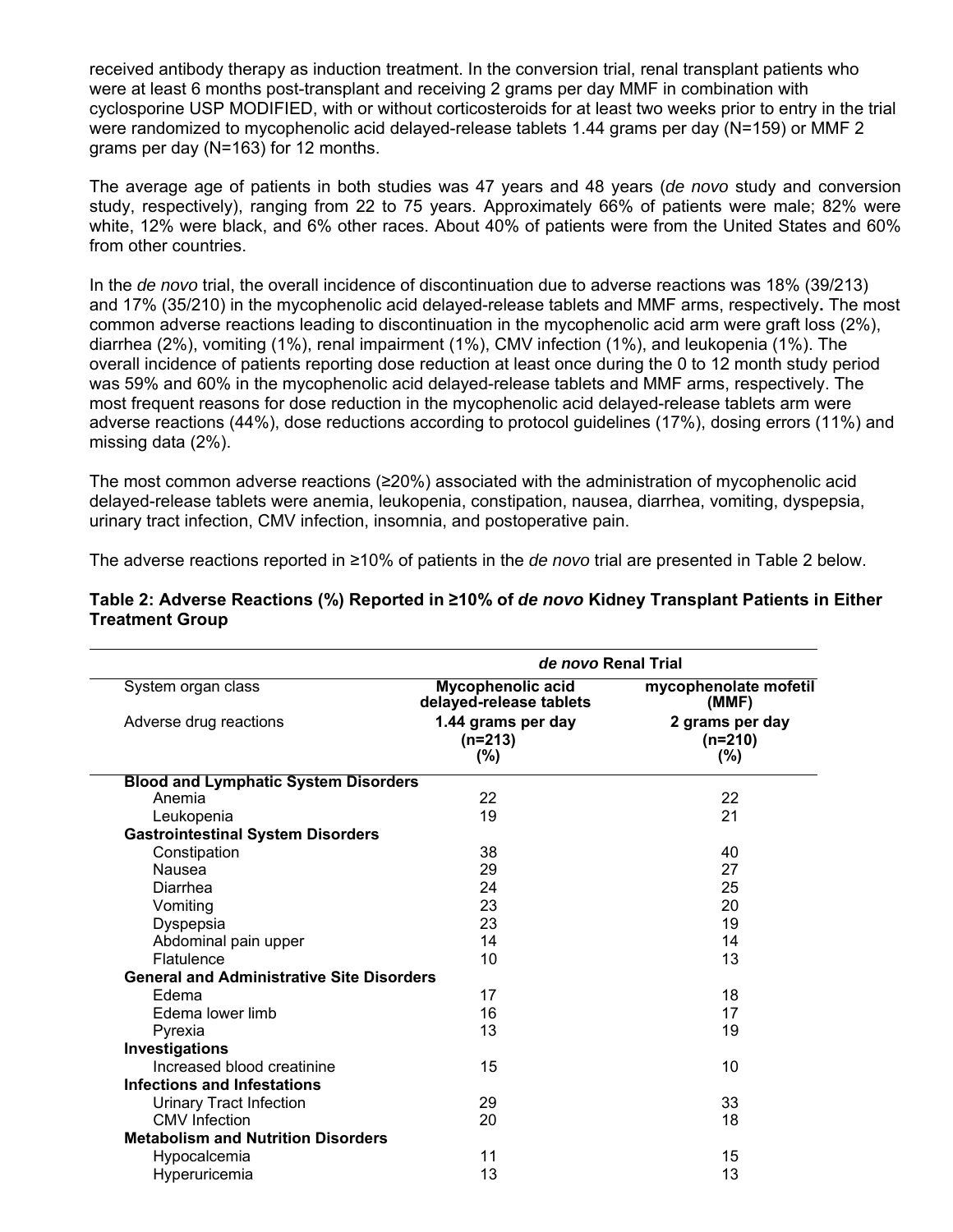| Hyperlipidemia                                  | 12 | 10 |
|-------------------------------------------------|----|----|
| Hypokalemia                                     | 13 | 9  |
| Hypophosphatemia                                | 11 | 9  |
| <b>Musculoskeletal, Connective Tissue &amp;</b> |    |    |
| <b>Bone Disorders</b>                           |    |    |
| Back pain                                       | 12 | 6  |
| Arthralgia                                      | 7  | 11 |
| <b>Nervous System Disorder</b>                  |    |    |
| Insomnia                                        | 24 | 24 |
| Tremor                                          | 12 | 14 |
| Headache                                        | 13 | 11 |
| <b>Vascular Disorders</b>                       |    |    |
| Hypertension                                    | 18 | 18 |

\*\*The trial was not designed to support comparative claims for mycophenolic acid for the adverse reactions reported in this table.

Table 3 summarizes the incidence of opportunistic infections in *de novo* transplant patients.

#### **Table 3: Viral and Fungal Infections (%) Reported Over 0 to 12 Months**

|                          | de novo Renal Trial                             |                                     |  |
|--------------------------|-------------------------------------------------|-------------------------------------|--|
|                          | Mycophenolic acid<br>delayed-release<br>tablets | mycophenolate mofetil (MMF)         |  |
|                          | 1.44 grams per day<br>$(n=213)$<br>(%)          | 2 grams per day<br>$(n=210)$<br>(%) |  |
| Any Cytomegalovirus      | 22                                              | 21                                  |  |
| -Cytomegalovirus Disease | 5                                               |                                     |  |
| <b>Herpes Simplex</b>    | 8                                               | 6                                   |  |
| Herpes Zoster            | 5                                               | 4                                   |  |
| Any Fungal Infection     | 11                                              | 12                                  |  |
| -Candida NOS             | 6                                               | 6                                   |  |
| -Candida albicans        | っ                                               |                                     |  |

Lymphoma developed in 2 *de novo* patients (1%), (1 diagnosed 9 days after treatment initiation) and in 2 conversion patients (1%) receiving mycophenolic acid delayed-release tablets with other immunosuppressive agents in the 12-month controlled clinical trials.

Nonmelanoma skin carcinoma occurred in 1% *de novo* and 12% conversion patients. Other types of malignancy occurred in 1% *de novo* and 1% conversion patients *[see Warnings and Precautions (5.4)].*

The adverse reactions reported in <10% of *de novo* or conversion patients treated with mycophenolic acid delayed-release tablets in combination with cyclosporine and corticosteroids are listed in Table 4.

#### **Table 4: Adverse Reactions Reported in <10% of Patients Treated with Mycophenolic Acid Delayed-Release Tablets in Combination with Cyclosporine\* and Corticosteroids**

| <b>Blood and Lymphatic Disorders</b>                           | Lymphocele, thrombocytopenia                                                                                                                                                     |
|----------------------------------------------------------------|----------------------------------------------------------------------------------------------------------------------------------------------------------------------------------|
| Cardiac Disorder                                               | Tachycardia                                                                                                                                                                      |
| Eye Disorder                                                   | Vision blurred                                                                                                                                                                   |
| <b>Gastrointestinal Disorders</b>                              | Abdominal pain, abdominal distension, gastroesophageal reflux<br>disease, gingival hyperplasia                                                                                   |
| <b>General Disorders and Administration Site</b><br>Conditions | Fatigue, peripheral edema                                                                                                                                                        |
| Infections and Infestations                                    | Nasopharyngitis, herpes simplex, upper respiratory infection, oral<br>candidiasis, herpes zoster, sinusitis, influenza, wound infection,<br>implant infection, pneumonia, sepsis |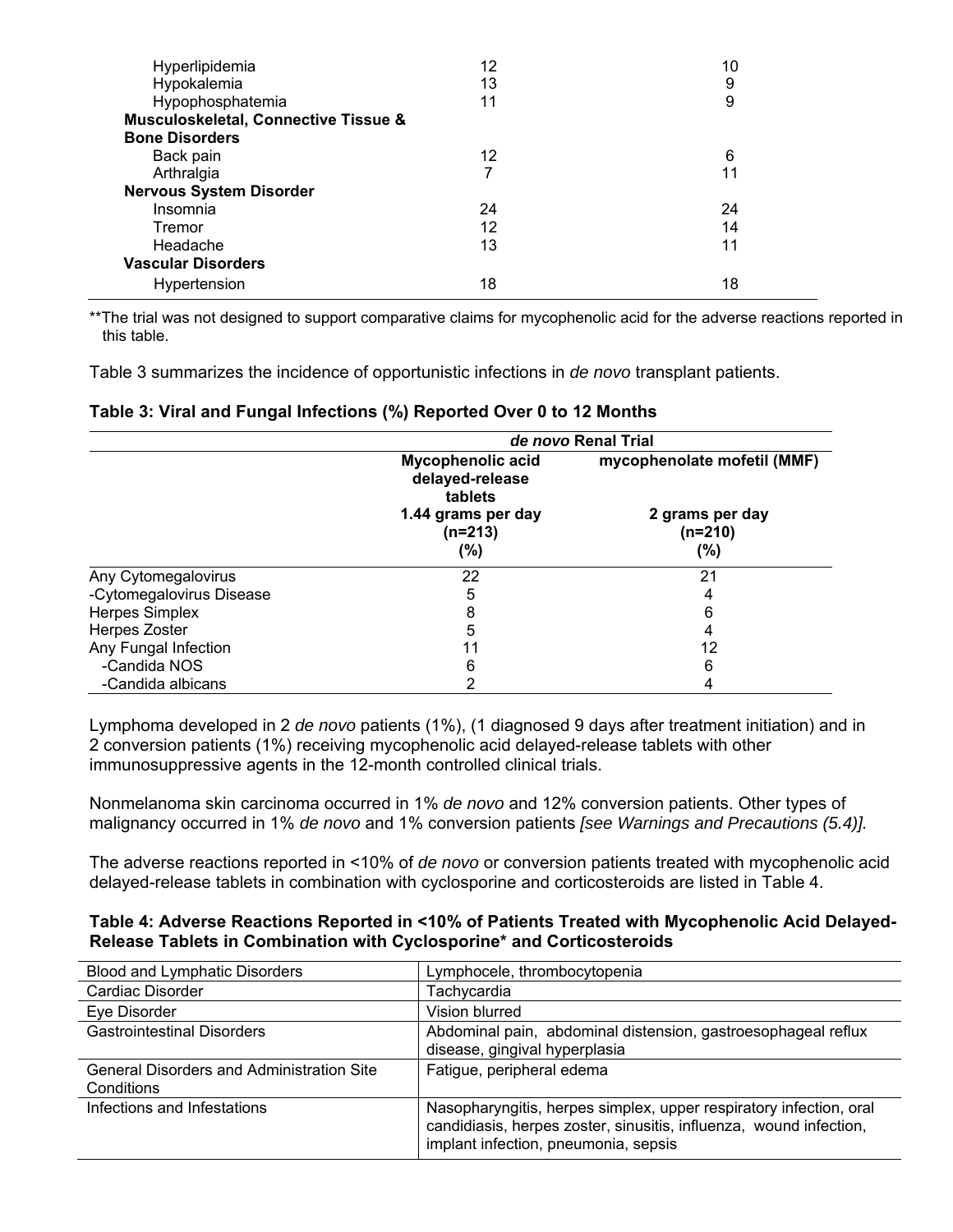<span id="page-8-0"></span>

| Investigations                                            | Hemoglobin decrease, liver function tests abnormal                                      |
|-----------------------------------------------------------|-----------------------------------------------------------------------------------------|
| <b>Metabolism and Nutrition Disorders</b>                 | Hypercholesterolemia, hyperkalemia, hypomagnesemia,<br>diabetes mellitus, hyperglycemia |
| Musculoskeletal and Connective Tissue<br><b>Disorders</b> | Arthralgia, pain in limb, peripheral swelling, muscle cramps,<br>myalgia                |
| Nervous System Disorders                                  | Dizziness (excluding vertigo)                                                           |
| <b>Psychiatric Disorders</b>                              | Anxiety                                                                                 |
| Renal and Urinary Disorders                               | Renal tubular necrosis, renal impairment, hematuria, urinary<br>retention               |
| Respiratory, Thoracic and Mediastinal<br><b>Disorders</b> | Cough, dyspnea, dyspnea exertional                                                      |
| Skin and Subcutaneous Tissue Disorders                    | Acne, pruritus, rash                                                                    |
| Vascular Disorders                                        | Hypertension aggravated, hypotension                                                    |

\* USP MODIFIED

The following additional adverse reactions have been associated with the exposure to mycophenolic acid (MPA) when administered as a sodium salt or as mofetil ester:

*Gastrointestinal:* Intestinal perforation, gastrointestinal hemorrhage, gastric ulcers, duodenal ulcers *[see Warnings and Precautions (5.8)]*, colitis (including CMV colitis), pancreatitis, esophagitis, and ileus.

*Infections:* Serious life-threatening infections such as meningitis and infectious endocarditis, tuberculosis, and atypical mycobacterial infection *[see Warnings and Precautions (5.5)]*.

**Respiratory:** Interstitial lung disorders, including fatal pulmonary fibrosis.

#### **6.2 Postmarketing Experience**

The following adverse reactions have been identified during post-approval use of mycophenolic acid or other MPA derivatives. Because these reactions are reported voluntarily from a population of uncertain size, it is not always possible to reliably estimate their frequency or establish a causal relationship to drug exposure.

- Congenital malformations including ear, facial, cardiac and nervous system malformations and an increased incidence of first trimester pregnancy loss have been reported following exposure to MMF during pregnancy *[see Boxed Warning, Warnings and Precautions (5.1)]*.
- Infections *[*see *Warnings and Precautions (5.5, 5.6)]*
	- $\circ$  Cases of progressive multifocal leukoencephalopathy (PML), sometimes fatal.
	- $\circ$  Polyomavirus associated nephropathy (PVAN), especially due to BK virus infection, associated with serious outcomes, including deteriorating renal function and renal graft loss.
	- o Viral reactivation in patients infected with HBV or HCV.
- Cases of pure red cell aplasia (PRCA) have been reported in patients treated with MPA derivatives in combination with other immunosuppressive agents *[see Warnings and Precautions (5.7)]*.

The following additional adverse reactions have been identified during postapproval use of mycophenolic acid: agranulocytosis, asthenia, osteomyelitis, lymphadenopathy, lymphopenia, wheezing, dry mouth, gastritis, peritonitis, anorexia, alopecia, pulmonary edema, Kaposi's sarcoma*.* 

## **7 DRUG INTERACTIONS**

#### **7.1 Antacids with Magnesium and Aluminum Hydroxides**

Concomitant use of mycophenolic acid delayed-release tablets and antacids decreased plasma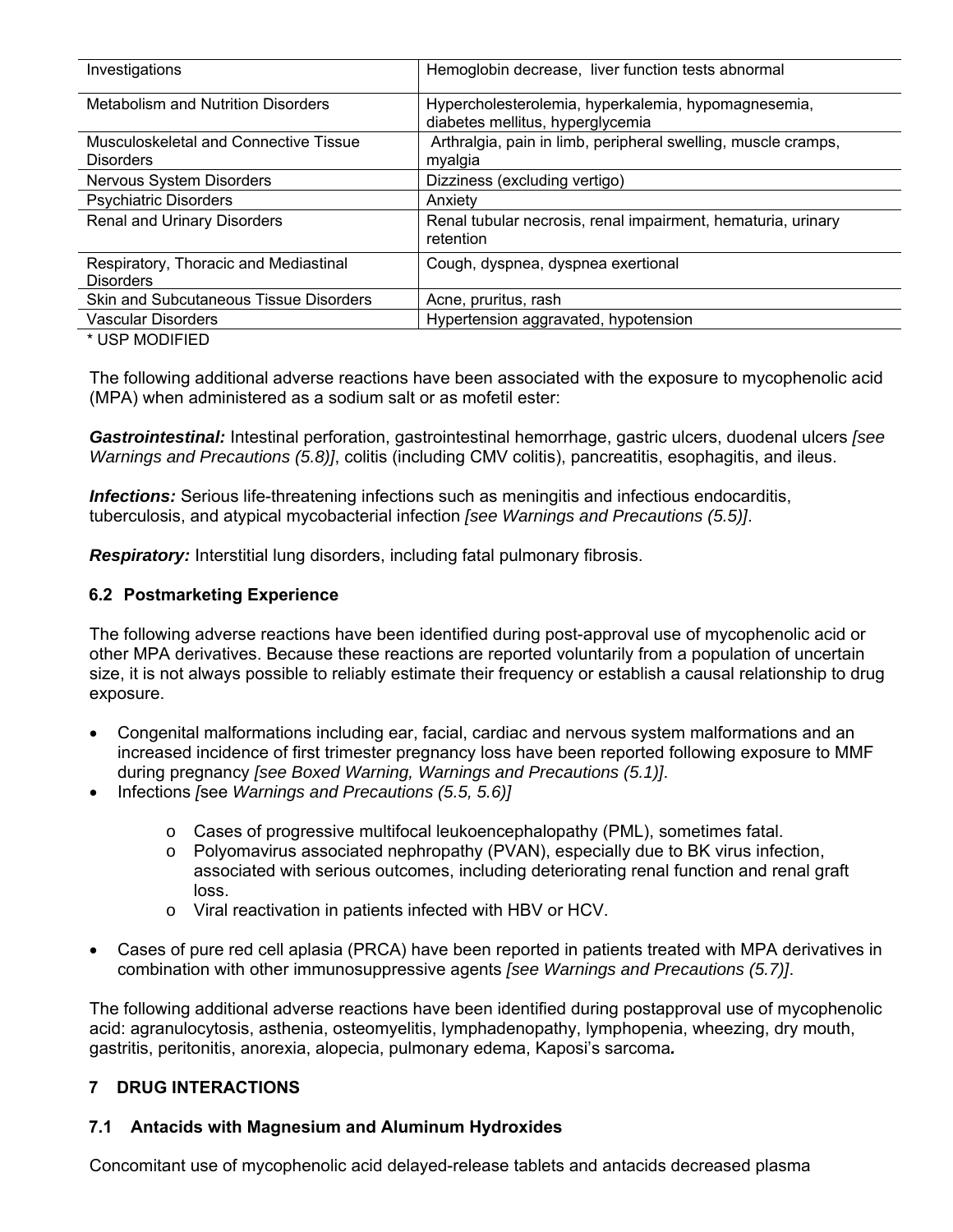<span id="page-9-0"></span>concentrations of mycophenolic acid (MPA). It is recommended that mycophenolic acid delayed-release tablets and antacids not be administered simultaneously *[see Clinical Pharmacology (12.3)]*.

# **7.2 Azathioprine**

Given that azathioprine and MMF inhibit purine metabolism, it is recommended that mycophenolic acid delayed-release tablets not be administered concomitantly with azathioprine or MMF.

## **7.3 Cholestyramine**, **Bile Acid Sequestrates, Oral Activated Charcoal and Other Drugs that Interfere with Enterohepatic Recirculation**

Drugs that interrupt enterohepatic recirculation may decrease MPA plasma concentrations when coadministered with MMF. Therefore, do not administer mycophenolic acid delayed-release tablets with cholestyramine or other agents that may interfere with enterohepatic recirculation or drugs that may bind bile acids, e.g., bile acid sequestrates or oral activated charcoal, because of the potential to reduce the efficacy of mycophenolic acid delayed-release tablets *[see Clinical Pharmacology (12.3)]*.

# **7.4 Sevelamer**

Concomitant administration of sevelamer and MMF may decrease MPA plasma concentrations. Sevelamer and other calcium free phosphate binders should not be administered simultaneously with mycophenolic acid delayed-release tablets *[see Clinical Pharmacology (12.3)]*.

# **7.5 Cyclosporine**

Cyclosporine inhibits the enterohepatic recirculation of MPA, and therefore, MPA plasma concentrations may be decreased when mycophenolic acid delayed-release tablets are coadministered with cyclosporine. Clinicians should be aware that there is also a potential change of MPA plasma concentrations after switching from cyclosporine to other immunosuppressive drugs or from other immunosuppressive drugs to cyclosporine in patients concomitantly receiving mycophenolic acid delayed-release tablets *[see Clinical Pharmacology (12.3)]*.

# **7.6 Norfloxacin and Metronidazole**

MPA plasma concentrations may be decreased when MMF is administrated with norfloxacin and metronidazole. Therefore, mycophenolic acid delayed-release tablets are not recommended to be given with the combination of norfloxacin and metronidazole. Although there will be no effect on MPA plasma concentrations when mycophenolic acid delayed-release tablets are concomitantly administered with norfloxacin or metronidazole when given separately *[see Clinical Pharmacology (12.3)]*.

# **7.7 Rifampin**

The concomitant administration of MMF and rifampin may decrease MPA plasma concentrations. Therefore, mycophenolic acid delayed-release tablets are not recommended to be given with rifampin concomitantly unless the benefit outweighs the risk *[see Clinical Pharmacology (12.3)]*.

# **7.8 Hormonal Contraceptives**

In a drug interaction study, mean levonorgestrel AUC was decreased by 15% when coadministered with MMF. Although mycophenolic acid delayed-release tablets may not have any influence on the ovulationsuppressing action of oral contraceptives, it is recommended to coadminister mycophenolic acid delayedrelease tablets with hormonal contraceptives (e.g., birth control pill, transdermal patch, vaginal ring, injection, and implant) with caution, and additional barrier contraceptive methods must be used *[see Warnings and Precautions (5.2), Use in Specific Populations (8.6), and Clinical Pharmacology (12.3)].* 

# **7.9 Acyclovir (Valacyclovir), Ganciclovir (Valganciclovir), and Other Drugs that Undergo Renal Tubular Secretion**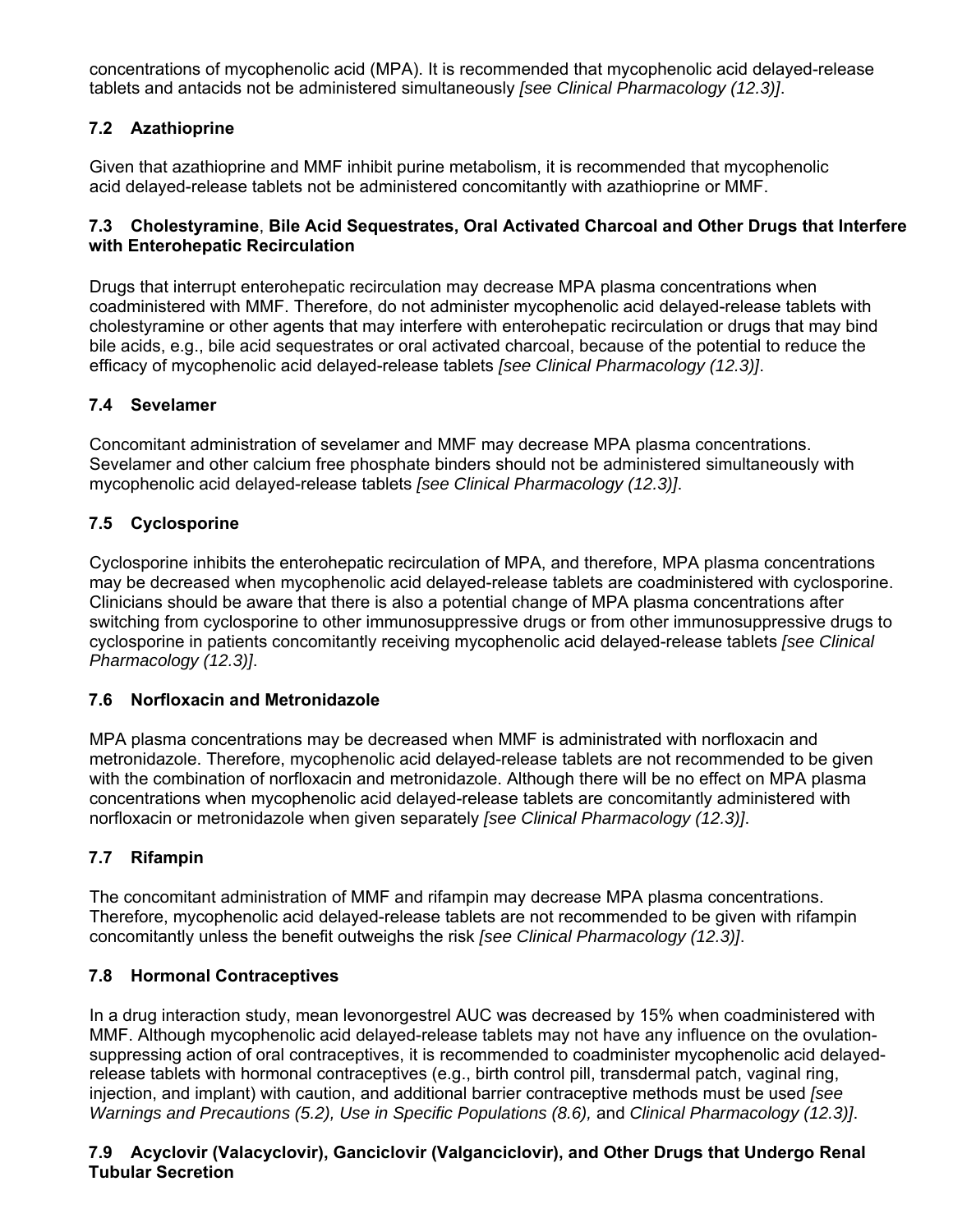<span id="page-10-0"></span>The coadministration of MMF and acyclovir or ganciclovir may increase plasma concentrations of mycophenolic acid glucuronide (MPAG) and acyclovir/valacyclovir/ganciclovir/valganciclovir as their coexistence competes for tubular secretion. Both acyclovir/valacyclovir/ganciclovir/valganciclovir and MPAG concentrations will be also increased in the presence of renal impairment.

Acyclovir/valacyclovir/ganciclovir/valganciclovir may be taken with mycophenolic acid; however, during the period of treatment, physicians should monitor blood cell counts *[see Clinical Pharmacology (12.3)]*.

## **7.10 Ciprofloxacin, Amoxicillin plus Clavulanic Acid and Other Drugs that Alter the Gastrointestinal Flora**

Drugs that alter the gastrointestinal flora such as ciprofloxacin or amoxicillin plus clavulanic acid may interact with MMF by disrupting enterohepatic recirculation. Interference of MPAG hydrolysis may lead to less MPA available for absorption when mycophenolic acid delayed-release tablet is concomitantly administered with ciprofloxacin or amoxicillin plus clavulanic acid. The clinical relevance of this interaction is unclear; however, no dose adjustment of mycophenolic acid delayed-release tablet is needed when coadministered with these drugs *[see Clinical Pharmacology (12.3)]*.

## **7.11 Pantoprazole**

Administration of a pantoprazole at a dose of 40 mg twice daily for 4 days to healthy volunteers did not alter the pharmacokinetics of a single dose of mycophenolic acid delayed-release tablets *[see Clinical Pharmacology (12.3)]*.

## **8 USE IN SPECIFIC POPULATIONS**

#### **8.1 Pregnancy**

# **Pregnancy Category D** *[See Warnings and Precautions (5.1)]*

For those females using mycophenolic acid at any time during pregnancy and those becoming pregnant within 6 weeks of discontinuing therapy, the healthcare practitioner should report the pregnancy to the Mycophenolate Pregnancy Registry (1-800-617-8191). The healthcare practitioner should strongly encourage the patient to enroll in the pregnancy registry. The information provided to the registry will help the Health Care Community to better understand the effects of mycophenolate in pregnancy.

#### **Risk Summary**

Following oral or intravenous (IV) administration, MMF is metabolized to mycophenolic acid (MPA), the active ingredient in mycophenolic acid delayed-release tablets and the active form of the drug. Use of MMF during pregnancy is associated with an increased risk of first trimester pregnancy loss and an increased risk of congenital malformations, especially external ear and other facial abnormalities including cleft lip and palate, and anomalies of the distal limbs, heart, esophagus, kidney and nervous system. In animal studies, congenital malformations and pregnancy loss occurred when pregnant rats and rabbits received mycophenolic acid at dose multiples similar to and less than clinical doses.

Risks and benefits of mycophenolic acid delayed-release tablets should be discussed with the patient. When appropriate, consider alternative immunosuppressants with less potential for embryofetal toxicity. In certain situations, the patient and her healthcare practitioner may decide that the maternal benefits outweigh the risks to the fetus. If this drug is used during pregnancy, or if the patient becomes pregnant while taking this drug, the patient should be apprised of the potential hazard to the fetus.

**Data** 

**Human Data**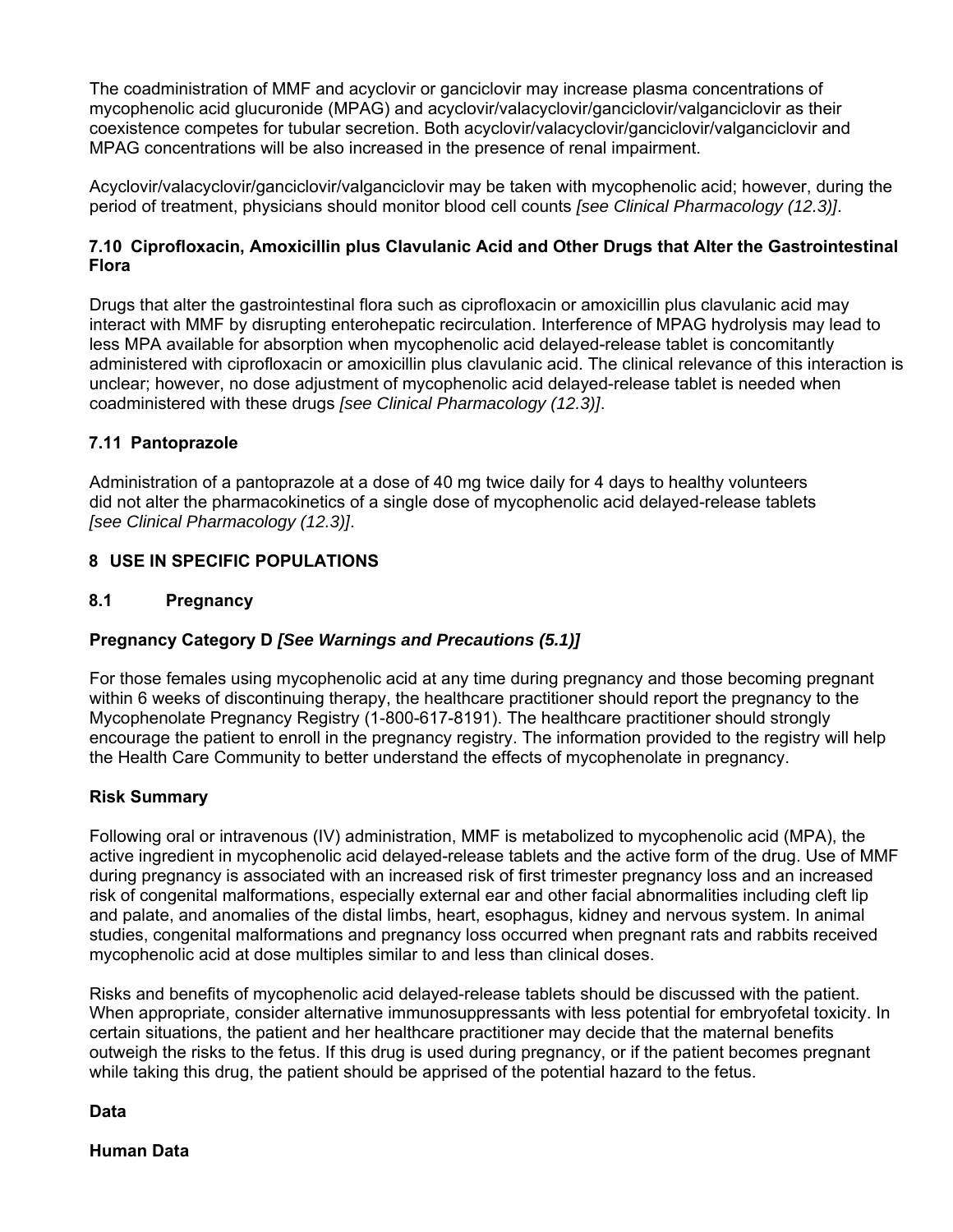<span id="page-11-0"></span>In the National Transplantation Pregnancy Registry (NTPR), there were data on 33 MMF-exposed pregnancies in 24 transplant patients; there were 15 spontaneous abortions (45%) and 18 live-born infants. Four of these 18 infants had structural malformations (22%). In postmarketing data (collected from 1995 to 2007) on 77 women exposed to systemic MMF during pregnancy, 25 had spontaneous abortions and 14 had a malformed infant or fetus. Six of 14 malformed offspring had ear abnormalities. Because these postmarketing data are reported voluntarily, it is not always possible to reliably estimate the frequency of particular adverse outcomes. These malformations are similar to findings in animal reproductive toxicology studies. For comparison, the background rate for congenital anomalies in the United States is about 3%, and NTPR data show a rate of 4% to 5% among babies born to organ transplant patients using other immunosuppressive drugs. There are no relevant qualitative or quantitative differences in the teratogenic potential of mycophenolate sodium and MMF.

# **Animal Data**

In a teratology study performed with mycophenolate sodium in rats, at a dose as low as 1 mg per kg, malformations in the offspring were observed, including anophthalmia, exencephaly, and umbilical hernia. The systemic exposure at this dose represents 0.05 times the clinical exposure at the dose of 1440 mg per day mycophenolic acid delayed-release tablets. In teratology studies in rabbits, fetal resorptions and malformations occurred at doses equal to or greater than 80 mg per kg per day, in the absence of maternal toxicity (which corresponds to about 1.1 times the recommended clinical dose, based on body surface area).

# **8.3 Nursing Mothers**

It is not known whether MPA is excreted in human milk. Because many drugs are excreted in human milk and because of the potential for serious adverse reactions in nursing infants from mycophenolic acid delayed-release tablets, a decision should be made whether to discontinue nursing or discontinue the drug, taking into account the importance of the drug to the mother.

# **8.4 Pediatric Use**

The safety and effectiveness of mycophenolic acid delayed-release tablets have been established in pediatric kidney transplant patients 5 to 16 years of age who were initiated on mycophenolic acid delayedrelease tablets at least 6 months post-transplant. Use of mycophenolic acid delayed-release tablets in this age group is supported by evidence from adequate and well-controlled studies of mycophenolic acid delayed-release tablets in a similar population of adult kidney transplant patients with additional pharmacokinetic data in pediatric kidney transplant patients *[see Dosage and Administration (2.2, 2.3), Clinical Pharmacology (12.3)].* Pediatric doses for patients with BSA <1.19 m<sup>2</sup> cannot be accurately administered using currently available formulations of mycophenolic acid delayed-release tablets.

The safety and effectiveness of mycophenolic acid delayed-release tablets in *de novo* pediatric kidney transplant patients and in pediatric kidney transplant patients below the age of 5 years have not been established.

# **8.5 Geriatric Use**

Clinical studies of mycophenolic acid delayed-release tablets did not include sufficient numbers of subjects aged 65 and over to determine whether they respond differently from younger subjects. Of the 372 patients treated with mycophenolic acid delayed-release tablets in the clinical trials, 6% (N=21) were 65 years of age and older and 0.3% (N=1) were 75 years of age and older. Other reported clinical experience has not identified differences in responses between the elderly and younger patients. In general, dose selection for an elderly patient should be cautious, reflecting the greater frequency of decreased hepatic, renal, or cardiac function, and of concomitant disease or other drug therapy.

# **8.6 Females of Reproductive Potential**

# **Pregnancy Exposure Prevention and Planning**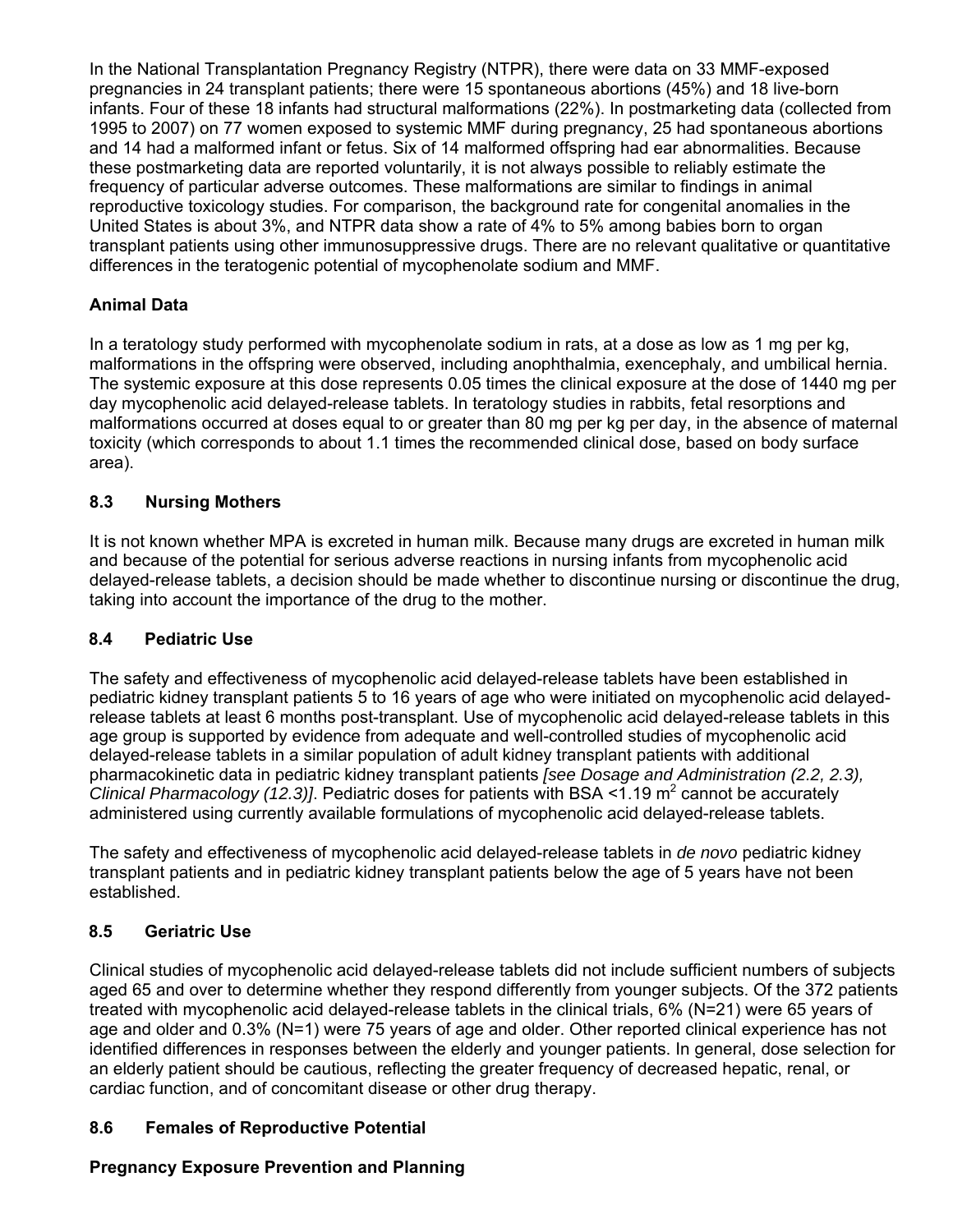Females of reproductive potential must be made aware of the increased risk of first trimester pregnancy loss and congenital malformations and must be counseled regarding pregnancy prevention and planning.

Females of reproductive potential include girls who have entered puberty and all women who have a uterus and have not passed through menopause. Menopause is the permanent end of menstruation and fertility. Menopause should be clinically confirmed by a patient's healthcare practitioner. Some commonly used diagnostic criteria include 1) 12 months of spontaneous amenorrhea (not amenorrhea induced by a medical condition or medical therapy), or 2) postsurgical from a bilateral oophorectomy.

#### **Pregnancy Testing**

To prevent unplanned exposure during pregnancy, females of reproductive potential should have a serum or urine pregnancy test with a sensitivity of at least 25 mIU/mL immediately before starting mycophenolic acid delayed-release tablets. Another pregnancy test with the same sensitivity should be done 8 to 10 days later. Repeat pregnancy tests should be performed during routine follow-up visits. Results of all pregnancy tests should be discussed with the patient.

In the event of a positive pregnancy test, females should be counseled with regard to whether the maternal benefits of mycophenolate treatment may outweigh the risks to the fetus in certain situations.

#### **Contraception**

Females of reproductive potential taking mycophenolic acid delayed-release tablets must receive contraceptive counseling and use acceptable contraception (see Table 5 for Acceptable Contraception Methods). Patients must use acceptable birth control during entire mycophenolic acid delayed-release tablets therapy, and for 6 weeks after stopping mycophenolic acid delayed-release tablets, unless the patient chooses abstinence (she chooses to avoid heterosexual intercourse completely).

Patients should be aware that mycophenolic acid delayed-release tablets reduces blood levels of the hormones in the oral contraceptive pill and could theoretically reduce its effectiveness *[see Patient Counseling Information (17), Drug Interactions (7.8)]*.

#### **Table 5: Acceptable Contraception Methods for Females of Reproductive Potential**

| Pick from the following birth control options:                    |                                                                                                                                           |            |                                                                                                                   |  |
|-------------------------------------------------------------------|-------------------------------------------------------------------------------------------------------------------------------------------|------------|-------------------------------------------------------------------------------------------------------------------|--|
| <b>Option 1</b>                                                   |                                                                                                                                           |            |                                                                                                                   |  |
| <b>Methods to Use Alone</b>                                       | Intrauterine devices (IUDs)<br>Tubal sterilization<br>Patient's partner had a vasectomy                                                   |            |                                                                                                                   |  |
| OR.                                                               |                                                                                                                                           |            |                                                                                                                   |  |
| <b>Option 2</b>                                                   | <b>Hormone Methods</b>                                                                                                                    |            | <b>Barrier Methods</b>                                                                                            |  |
|                                                                   | choose 1                                                                                                                                  |            | choose 1                                                                                                          |  |
| <b>Choose One Hormone Method</b><br><b>AND One Barrier Method</b> | <b>Estrogen and Progesterone</b><br>Oral Contraceptive Pill<br>Transdermal patch<br>Vaginal ring<br><b>Progesterone-only</b><br>Injection | <b>AND</b> | Diaphragm with spermicide<br>Cervical cap with spermicide<br>Contraceptive sponge<br>Male condom<br>Female condom |  |
| $\cap$                                                            |                                                                                                                                           |            |                                                                                                                   |  |

| ΟR                                                                                |                                                                                   |     |                              |
|-----------------------------------------------------------------------------------|-----------------------------------------------------------------------------------|-----|------------------------------|
| Option 3                                                                          | <b>Barrier Methods</b>                                                            |     | <b>Barrier Methods</b>       |
|                                                                                   | choose 1                                                                          |     | choose 1                     |
| <b>Choose One Barrier Method</b><br>from each column (must<br>choose two methods) | Diaphragm with spermicide<br>Cervical cap with spermicide<br>Contraceptive sponge | AND | Male condom<br>Female condom |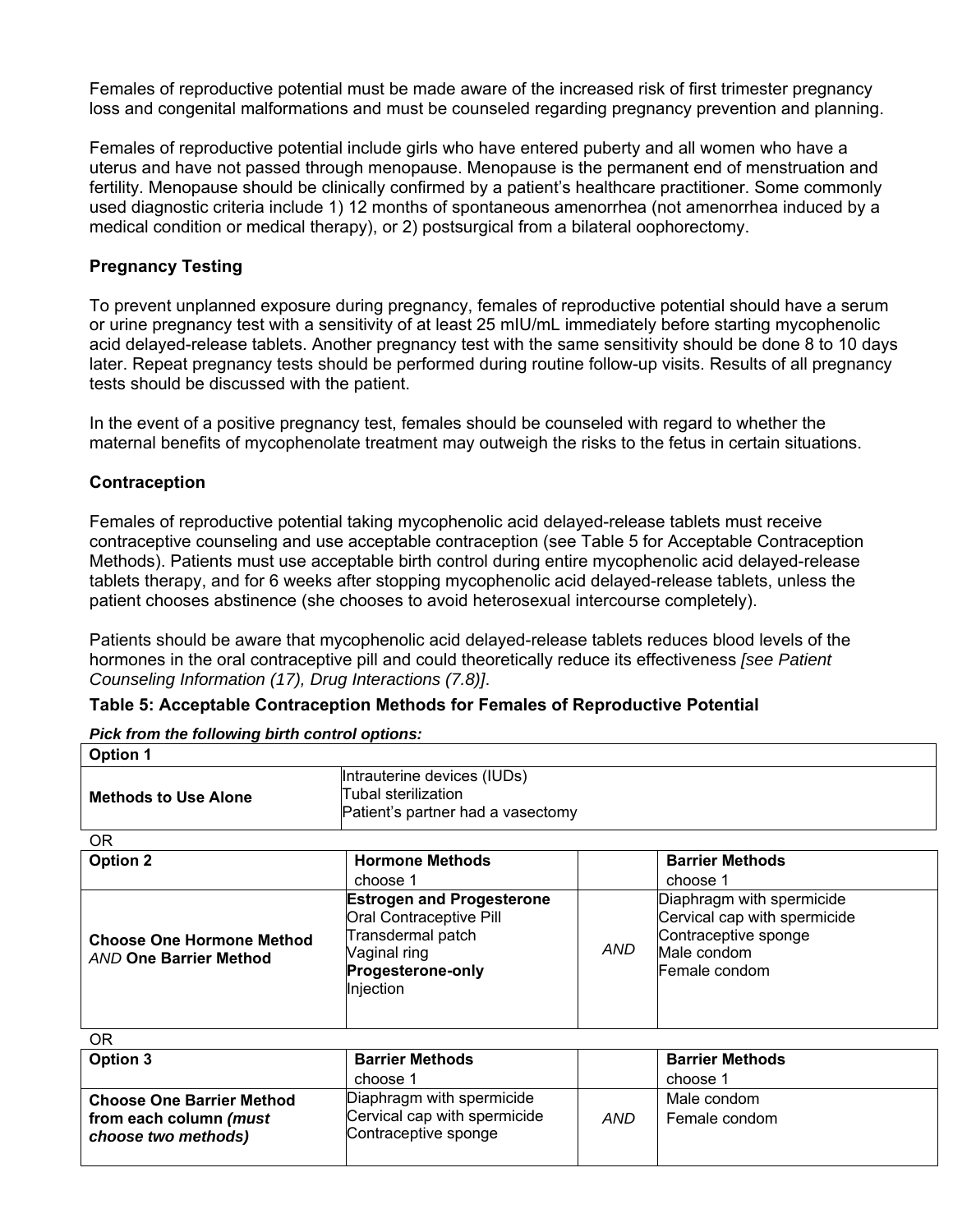# <span id="page-13-0"></span>**Pregnancy Planning**

For patients who are considering pregnancy, consider alternative immunosuppressants with less potential for embryofetal toxicity. Risks and benefits of mycophenolic acid delayed-release tablets should be discussed with the patient.

# **10 OVERDOSAGE**

# **Signs and Symptoms**

There have been anecdotal reports of deliberate or accidental overdoses with mycophenolic acid delayed-release tablets, whereas not all patients experienced related adverse reactions.

In those overdose cases in which adverse reactions were reported, the reactions fall within the known safety profile of the class. Accordingly an overdose of mycophenolic acid delayed-release tablets could possibly result in oversuppression of the immune system and may increase the susceptibility to infection including opportunistic infections, fatal infections and sepsis. If blood dyscrasias occur (e.g., neutropenia with absolute neutrophil count <1.5 x 10<sup>3</sup>/mcL or anemia), it may be appropriate to interrupt or discontinue mycophenolic acid delayed-release tablets.

Possible signs and symptoms of acute overdose could include the following: hematological abnormalities such as leukopenia and neutropenia, and gastrointestinal symptoms such as abdominal pain, diarrhea, nausea and vomiting, and dyspepsia.

## **Treatment and Management**

General supportive measures and symptomatic treatment should be followed in all cases of overdosage. Although dialysis may be used to remove the inactive metabolite mycophenolic acid glucuronide (MPAG), it would not be expected to remove clinically significant amounts of the active moiety, mycophenolic acid, due to the 98% plasma protein binding of mycophenolic acid. By interfering with enterohepatic circulation of mycophenolic acid, activated charcoal or bile sequestrates, such as cholestyramine, may reduce the systemic mycophenolic acid exposure.

# **11 DESCRIPTION**

Mycophenolic acid delayed-release tablets are an enteric formulation of mycophenolate sodium that delivers the active moiety mycophenolic acid (MPA). Mycophenolic acid is an immunosuppressive agent. As the sodium salt, MPA is chemically designated as (E)-6-(4-hydroxy-6-methoxy-7-methyl-3-oxo-1,3 dihydroisobenzofuran-5-yl)-4-methylhex-4-enoic acid sodium salt.

Its molecular formula is  ${\sf C}_{17}{\sf H}_{19}{\sf O}_6$  Na. The molecular weight is 342.32 and the structural formula is



Mycophenolic acid, as the sodium salt, is a white to off-white, crystalline powder and is highly soluble in aqueous media at physiological pH and practically insoluble in 0.1N hydrochloric acid.

Mycophenolic acid is available for oral use as delayed-release tablets containing 180 mg or 360 mg of mycophenolic acid. Inactive ingredients include methylcellulose, sodium lauryl sulfate, stearic acid, colloidal silicon dioxide, hypromellose and polyethylene glycol. The enteric coating of the tablet consists of ferric oxide yellow, triethyl citrate, talc, titanium dioxide (180 mg and 360 mg), indigotine al lake (180 mg), methacrylic acid and ethyl acrylate copolymer dispersion, and ferric oxide red (360 mg).

# **12 CLINICAL PHARMACOLOGY**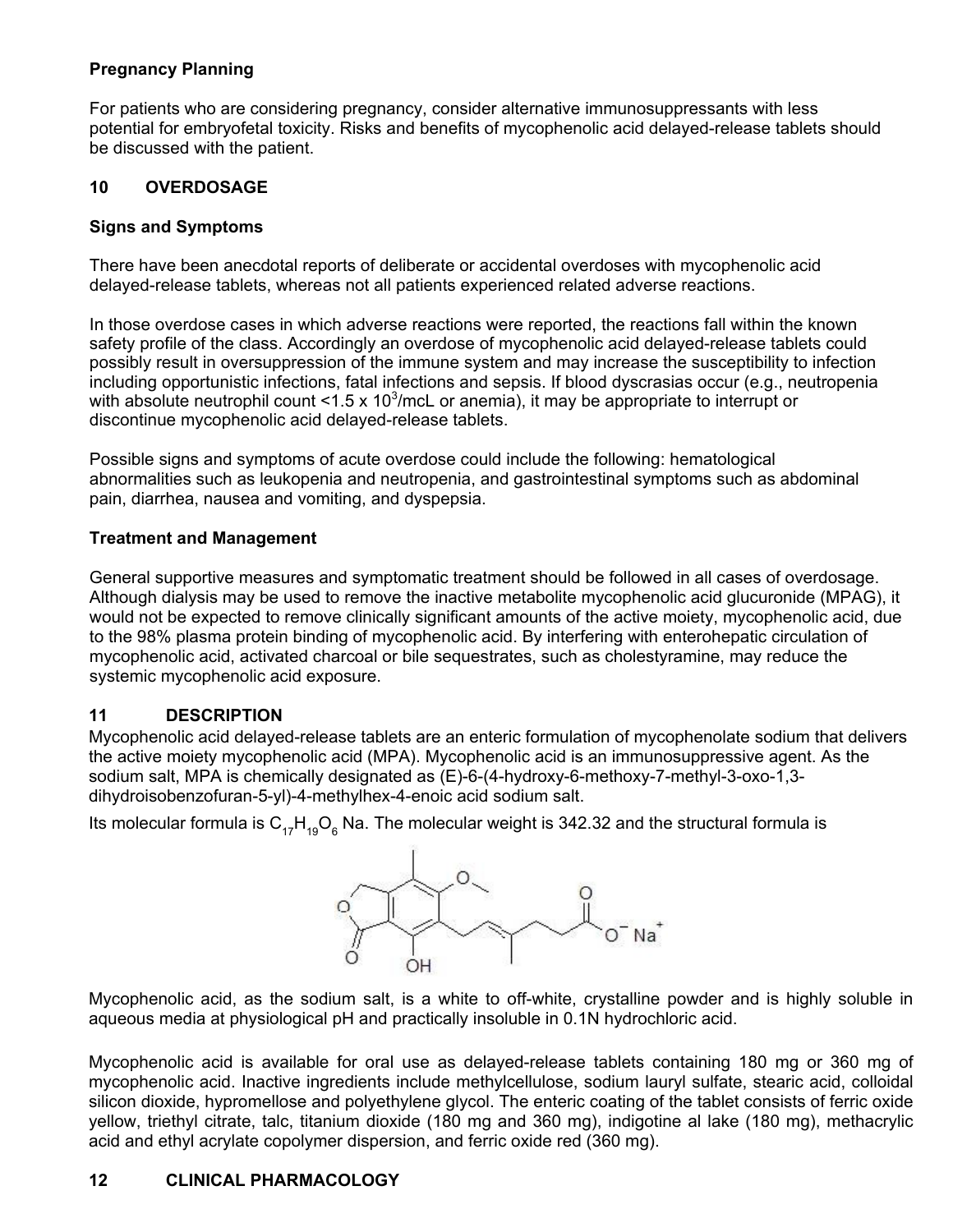# <span id="page-14-0"></span>**12.1 Mechanism of Action**

Mycophenolic acid (MPA), an immunosuppressant, is an uncompetitive and reversible inhibitor of inosine monophosphate dehydrogenase (IMPDH), and therefore inhibits the *de novo* pathway of guanosine nucleotide synthesis without incorporation to DNA. T- and B-lymphocytes are critically dependent for their proliferation on *de novo* synthesis of purines, whereas other cell types can utilize salvage pathways. MPA has cytostatic effects on lymphocytes.

Mycophenolate sodium has been shown to prevent the occurrence of acute rejection in rat models of kidney and heart allotransplantation. Mycophenolate sodium also decreases antibody production in mice.

# **12.3 Pharmacokinetics**

Mycophenolic acid delayed-release tablets exhibits linear and dose-proportional pharmacokinetics over the dose-range (360 to 2160 mg) evaluated. The absolute bioavailability of mycophenolic acid delayed-release tablets in stable renal transplant patients on cyclosporine was 72%. MPA is highly protein bound (>98% bound to albumin). The predominant metabolite of MPA is the phenolic glucuronide (MPAG) which is pharmacologically inactive. A minor metabolite AcMPAG which is an acyl glucuronide of MPAG is also formed and has pharmacological activity comparable to MPA. MPAG undergoes renal elimination. A fraction of MPAG also undergoes biliary excretion, followed by deconjugation by gut flora and subsequent reabsorption as MPA. The mean elimination half-lives of MPA and MPAG ranged between 8 and 16 hours, and 13 and 17 hours, respectively.

# *Absorption*

*In vitro* studies demonstrated that the enteric-coated mycophenolic acid tablet does not release MPA under acidic conditions (pH <5) as in the stomach but is highly soluble in neutral pH conditions as in the intestine. Following mycophenolic acid oral administration without food in several pharmacokinetic studies conducted in renal transplant patients, consistent with its enteric-coated formulation, the median delay ( $T<sub>l</sub>$ ag) in the rise of MPA concentration ranged between 0.25 and 1.25 hours and the median time to maximum concentration  $(T<sub>max</sub>)$  of MPA ranged between 1.5 and 2.75 hours. In comparison, following the administration of MMF, the median  $T_{\text{max}}$  ranged between 0.5 and 1.0 hours. In stable renal transplant patients on cyclosporine, USP MODIFIED based immunosuppression, gastrointestinal absorption and absolute bioavailability of MPA following the administration of mycophenolic acid delayed-release tablet was 93% and 72%, respectively. Mycophenolic acid delayed-release tablets pharmacokinetics is dose proportional over the dose range of 360 to 2160 mg.

# *Distribution*

The mean ( $\pm$  SD) volume of distribution at steady state and elimination phase for MPA is 54 ( $\pm$  25) L and 112 (± 48) L, respectively. MPA is highly protein bound to albumin, >98%. The protein binding of mycophenolic acid glucuronide (MPAG) is 82%. The free MPA concentration may increase under conditions of decreased protein binding (uremia, hepatic failure, and hypoalbuminemia).

# *Metabolism*

MPA is metabolized principally by glucuronyl transferase to glucuronidated metabolites. The phenolic glucuronide of MPA, mycophenolic acid glucuronide (MPAG), is the predominant metabolite of MPA and does not manifest pharmacological activity. The acyl glucuronide is a minor metabolite and has comparable pharmacological activity to MPA. In stable renal transplant patients on cyclosporine, USP MODIFIED based immunosuppression, approximately 28% of the oral mycophenolic acid delayed-release tablets dose was converted to MPAG by presystemic metabolism. The AUC ratio of MPA:MPAG:acyl glucuronide is approximately 1:24:0.28 at steady state. The mean clearance of MPA was  $140$  ( $\pm$  30) mL/min.

# *Elimination*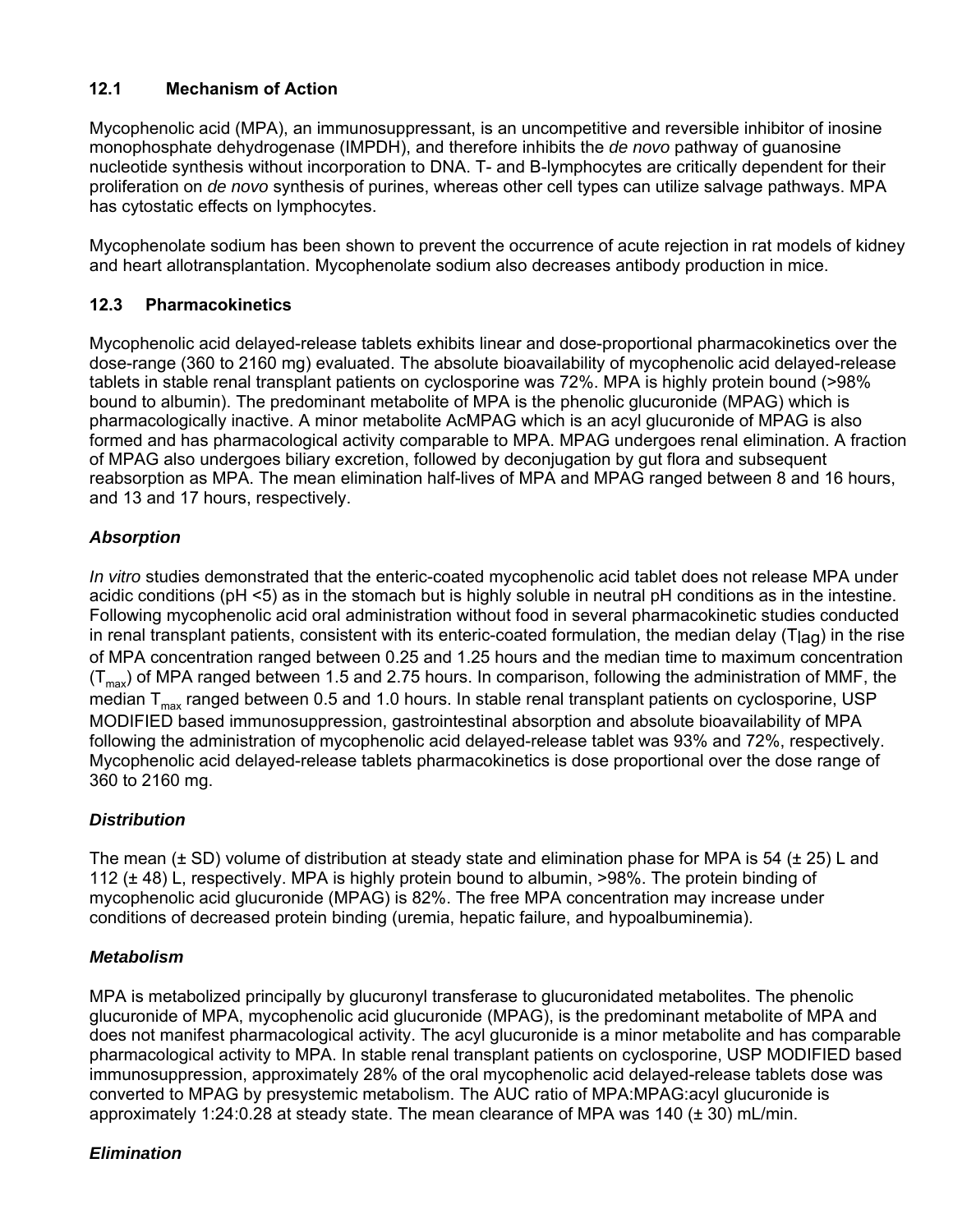The majority of MPA dose administered is eliminated in the urine primarily as MPAG (>60%) and approximately 3% as unchanged MPA following mycophenolic acid administration to stable renal transplant patients. The mean renal clearance of MPAG was 15.5 (± 5.9) mL/min. MPAG is also secreted in the bile and available for deconjugation by gut flora. MPA resulting from the deconjugation may then be reabsorbed and produce a second peak of MPA approximately 6 to 8 hours after mycophenolic acid dosing. The mean elimination half-life of MPA and MPAG ranged between 8 and 16 hours, and 13 and 17 hours, respectively.

# *Food Effect*

Compared to the fasting state, administration of mycophenolic acid delayed-release tablets 720 mg with a high-fat meal (55 g fat, 1000 calories) had no effect on the systemic exposure (AUC) of MPA. However, there was a 33% decrease in the maximal concentration ( $C_{\text{max}}$ ), a 3.5-hour delay in the T<sub>lag</sub> (range, -6 to 18 hours), and 5.0-hour delay in the  $T_{max}$  (range, -9 to 20 hours) of MPA. To avoid the variability in MPA absorption between doses, mycophenolic acid delayed-release tablets should be taken on an empty stomach *[see Dosage and Administration (2.3)].*

## **Pharmacokinetics in Renal Transplant Patients**

The mean pharmacokinetic parameters for MPA following the administration of mycophenolic acid in renal transplant patients on cyclosporine, USP MODIFIED based immunosuppression are shown in Table 6. Single-dose mycophenolic acid pharmacokinetics predicts multiple-dose pharmacokinetics. However, in the early post-transplant period, mean MPA AUC and  $C_{\text{max}}$  were approximately one-half of those measured 6 months post-transplant.

After near equimolar dosing of mycophenolic acid 720 mg twice daily and MMF 1000 mg twice daily (739 mg as MPA) in both the single- and multiple-dose cross-over trials, mean systemic MPA exposure (AUC) was similar.

|                | <b>Mycophenolic Acid</b><br><b>Delayed-Release Tablets</b> |    |           |                            |                           | $AUC_{0-12h}$      |
|----------------|------------------------------------------------------------|----|-----------|----------------------------|---------------------------|--------------------|
| <b>Patient</b> | <b>Dosing</b>                                              | N  | Dose (mg) | $T_{max}$ <sup>*</sup> (h) | $C_{\text{max}}$ (mcg/mL) | (mcg*h/mL)         |
| Adult          | Single                                                     | 24 | 720       | $2(0.8-8)$                 | $26.1 \pm 12.0$           | $66.5 \pm 22.6$ ** |
| Pediatric***   | Single                                                     | 10 | $450/m^2$ | $2.5(1.5 - 24)$            | $36.3 \pm 20.9$           | $74.3 \pm 22.5$ ** |
| Adult          | Multiple x6 days, twice<br>daily                           | 10 | 720       | $2(1.5 - 3.0)$             | $37.0 \pm 13.3$           | $67.9 \pm 20.3$    |
| Adult          | Multiple x28 days, twice<br>daily                          | 36 | 720       | $2.5(1.5-8)$               | $31.2 \pm 18.1$           | $71.2 \pm 26.3$    |
| Adult          | Chronic, multiple dose,<br>twice daily                     |    |           |                            |                           |                    |
|                | 2 weeks post-transplant                                    | 12 | 720       | $1.8(1.0 - 5.3)$           | $15.0 \pm 10.7$           | $28.6 \pm 11.5$    |
|                | 3 months post-transplant                                   | 12 | 720       | $2(0.5 - 2.5)$             | $26.2 \pm 12.7$           | $52.3 \pm 17.4$    |
|                | 6 months post-transplant                                   | 12 | 720       | $2(0-3)$                   | $24.1 \pm 9.6$            | $57.2 \pm 15.3$    |
| Adult          | Chronic, multiple dose,<br>twice daily                     | 18 | 720       | $1.5(0-6)$                 | $18.9 \pm 7.9$            | $57.4 \pm 15.0$    |

#### **Table 6: Mean ± SD Pharmacokinetic Parameters for MPA Following the Oral Administration of Mycophenolic Acid Delayed-Release Tablets to Renal Transplant Patients on Cyclosporine, USP MODIFIED Based Immunosuppression**

\*median (range), \*\* AUC<sub>inf</sub>, \*\*\* age range of 5 to 16 years

# **Specific Populations**

#### *Renal Insufficiency*

No specific pharmacokinetic studies in individuals with renal impairment were conducted with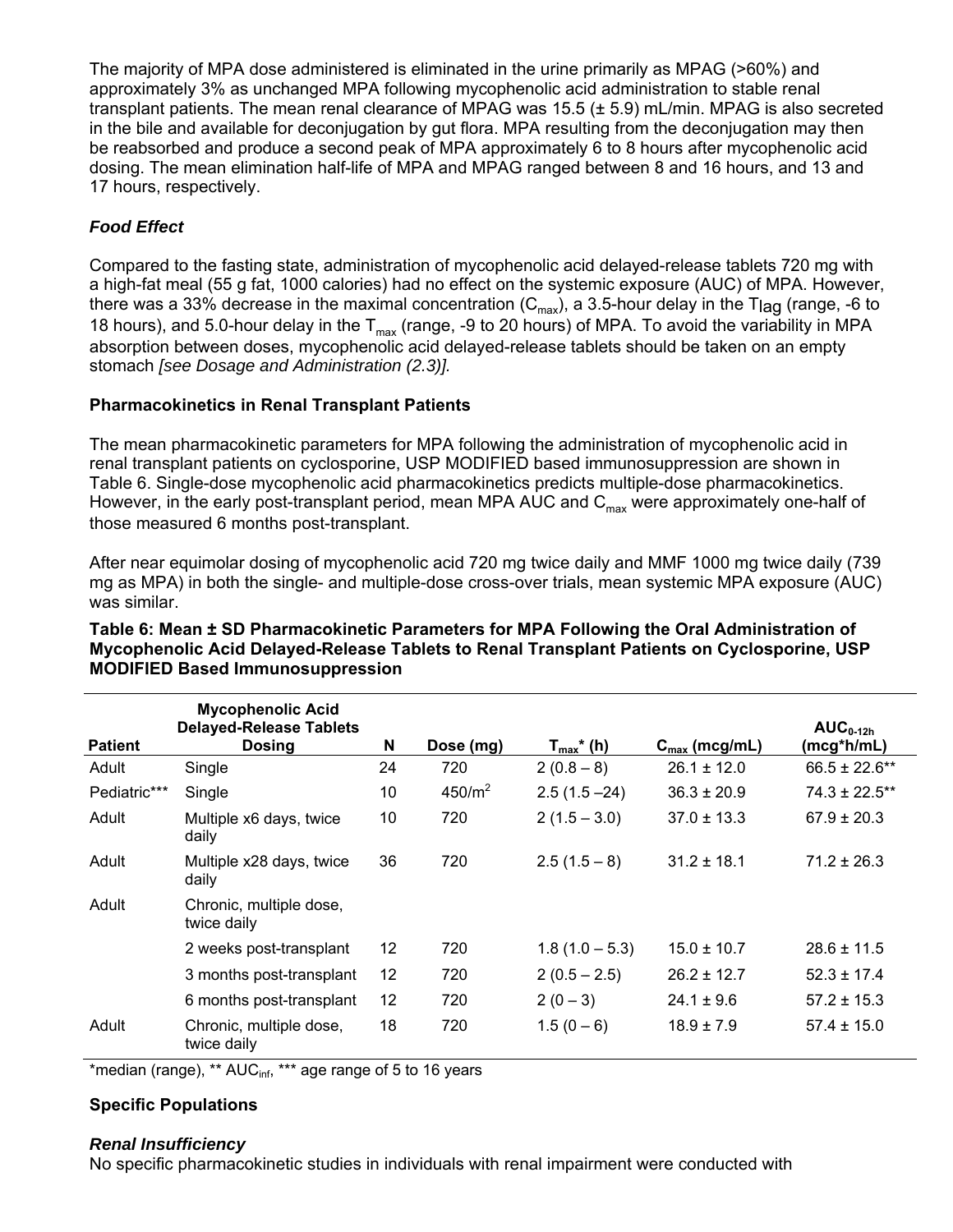mycophenolic acid delayed-release tablets. However, based on studies of renal impairment with MMF, MPA exposure is not expected to be appreciably increased over the range of normal to severely impaired renal function following mycophenolic acid delayed-release tablets administration.

In contrast, MPAG exposure would be increased markedly with decreased renal function; MPAG exposure being approximately 8-fold higher in the setting of anuria. Although dialysis may be used to remove the inactive metabolite MPAG, it would not be expected to remove clinically significant amounts of the active moiety MPA. This is in large part due to the high plasma protein binding of MPA.

#### *Hepatic Insufficiency*

No specific pharmacokinetic studies in individuals with hepatic impairment were conducted with mycophenolic acid delayed-release tablets. In a single dose (MMF 1000 mg) trial of 18 volunteers with alcoholic cirrhosis and 6 healthy volunteers, hepatic MPA glucuronidation processes appeared to be relatively unaffected by hepatic parenchymal disease when the pharmacokinetic parameters of healthy volunteers and alcoholic cirrhosis patients within this trial were compared. However, it should be noted that for unexplained reasons, the healthy volunteers in this trial had about a 50% lower AUC compared to healthy volunteers in other studies, thus making comparison between volunteers with alcoholic cirrhosis and healthy volunteers difficult. Effects of hepatic disease on this process probably depend on the particular disease. Hepatic disease, such as primary biliary cirrhosis, with other etiologies may show a different effect.

#### *Pediatrics*

Limited data are available on the use of mycophenolic acid delayed-release tablets at a dose of 450  $mg/m<sup>2</sup>$  body surface area in children. The mean MPA pharmacokinetic parameters for stable pediatric renal transplant patients, 5 to 16 years, on cyclosporine, USP MODIFIED are shown in Table 6. At the same dose administered based on body surface area, the respective mean  $C_{\text{max}}$  and AUC of MPA determined in children were higher by 33% and 18% than those determined for adults. The clinical impact of the increase in MPA exposure is not known *[see Dosage and Administration (2.2, 2.3)]*.

#### *Gender*

There are no significant gender differences in mycophenolic acid delayed-release tablets pharmacokinetics.

#### *Elderly*

Pharmacokinetics in the elderly have not been formally studied.

#### *Ethnicity*

Following a single dose administration of 720 mg of mycophenolic acid delayed-release tablets to 18 Japanese and 18 Caucasian healthy subjects, the exposure (AUC $_{\text{inf}}$ ) for MPA and MPAG were 15% and 22% lower in Japanese subjects compared to Caucasians. The peak concentrations  $(C_{\text{max}})$  for MPAG were similar between the two populations, however, Japanese subjects had 9.6% higher  $C_{\text{max}}$  for MPA. These results do not suggest any clinically relevant differences.

#### **Drug Interactions**

#### *Antacids with Magnesium and Aluminum Hydroxides*

Absorption of a single dose of mycophenolic acid delayed-release tablets was decreased when administered to 12 stable kidney transplant patients also taking magnesium-aluminum-containing antacids (30 mL): the mean C<sub>max</sub> and AUC<sub>(0 to t)</sub> values for MPA were 25% and 37% lower, respectively, than when mycophenolic acid delayed-release tablets were administered alone under fasting conditions *[see Drug Interactions (7.1)]*.

#### *Pantoprazole*

In a trial conducted in 12 healthy volunteers, the pharmacokinetics of MPA were observed to be similar when a single dose of 720 mg of mycophenolic acid delayed-release tablets was administered alone and following concomitant administration of mycophenolic acid delayed-release tablets and pantoprazole, which was administered at a dose of 40 mg twice daily for 4 days *[see Drug Interactions (7.11)]*.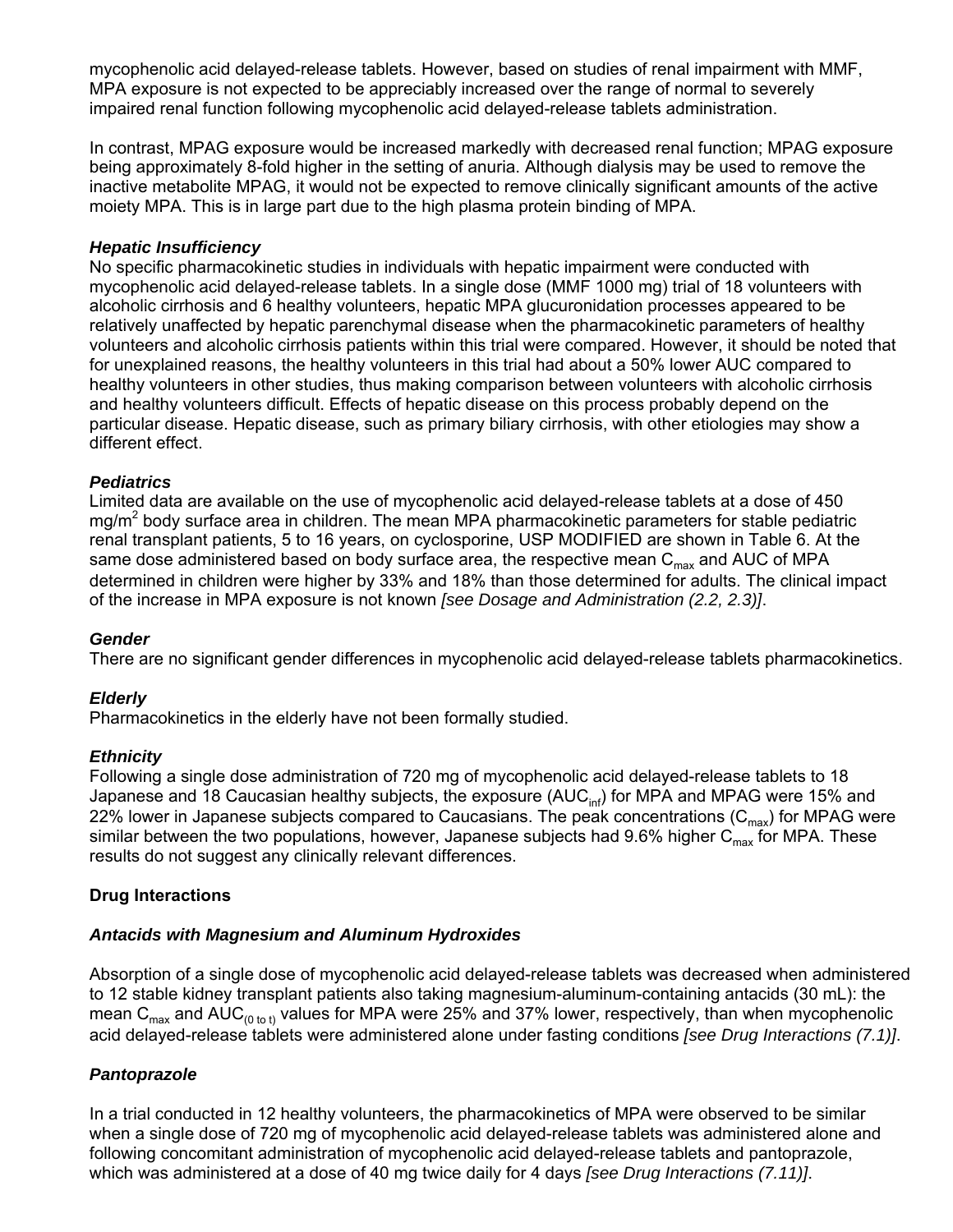#### *The following drug interaction studies were conducted following the administration of MMF*

#### *Cholestyramine*

Following single-dose oral administration of 1.5 grams MMF to 12 healthy volunteers pretreated with 4 grams three times daily of cholestyramine for 4 days, MPA AUC decreased approximately 40%. This decrease is consistent with interruption of enterohepatic recirculation which may be due to binding of recirculating MPAG with cholestyramine in the intestine *[see Drug Interactions (7.3)]*.

#### *Sevelamer*

Concomitant administration of sevelamer and MMF in stable adult and pediatric kidney transplant patients decreased the mean MPA C<sub>max</sub> and AUC<sub>(0 to 12h)</sub> by 36% and 26% respectively *[see Drug Interactions (7.4)]*.

## *Cyclosporine*

Cyclosporine (Sandimmune®) pharmacokinetics (at doses of 275 to 415 mg/day) were unaffected by single and multiple doses of 1.5 grams twice daily of MMF in 10 stable kidney transplant patients. The mean (±SD) AUC<sub>(0 to 12h)</sub> and C<sub>max</sub> of cyclosporine after 14 days of multiple doses of MMF were 3290 (±822) ng•h/mL and 753 (±161) ng/mL, respectively, compared to 3245 (±1088) ng•h/mL and 700 (±246) ng/mL, respectively, 1 week before administration of MMF.

A total of 73 *de novo* kidney allograft recipients on MMF therapy received either low dose cyclosporine withdrawal by 6 months post-transplant (50 to 100 ng/mL for up to 3 months post-transplant followed by complete withdrawal at month 6 post-transplant) or standard dose cyclosporine (150 to 300 ng/mL from baseline through to month 4 post-transplant and 100 to 200 ng/mL thereafter). At month 12 posttransplant, the mean MPA (AUC<sub>(0 to 12h)</sub>) in the cyclosporine withdrawal group was approximately 40% higher, than that of the standard dose cyclosporine group.

Cyclosporine inhibits multidrug-resistance-associated protein 2 (MRP-2) transporter in the biliary tract, thereby preventing the excretion of MPAG into the bile that would lead to enterohepatic recirculation of MPA *[see Drug Interactions (7.5)]*.

#### *Norfloxacin and Metronidazole*

Following single-dose administration of MMF (1 g) to 11 healthy volunteers on day 4 of a 5-day course of a combination of norfloxacin and metronidazole, the mean MPA  $AUC_{(0 \text{ to } 48h)}$  was reduced by 33% compared to the administration of MMF alone ( $p<0.05$ ). There was no significant effect on mean MPA AUC<sub>(0 to 48h)</sub> when MMF was concomitantly administered with norfloxacin or metronidazole separately. The mean (±SD) MPA AUC<sub>(0 to 48h)</sub> after coadministration of MMF with norfloxacin or metronidazole separately was 48.3 ( $\pm$ 24) mcg•h/mL and 42.7 (±23) mcg•h/mL, respectively, compared with 56.2 (±24) mcg•h/mL after administration of MMF alone *[see Drug Interactions (7.6)]*.

# *Rifampin*

In a single heart-lung transplant patient on MMF therapy (1 gram twice daily), a 67% decrease in MPA exposure (AUC<sub>(0 to 12h)</sub>) was observed with concomitant administration of MMF and 600 mg rifampin daily.

In 8 kidney transplant patients on stable MMF therapy (1 gram twice daily), administration of 300 mg rifampin twice daily resulted in a 17.5% decrease in MPA AUC $_{(0 \text{ to } 12h)}$  due to inhibition of enterohepatic recirculation of MPAG by rifampin. Rifampin coadministration also resulted in a 22.4% increase in MPAG AUC(0 to 12h) *[see Drug Interactions (7.7)]*.

# *Oral Contraceptives*

In a drug-drug interaction trial, mean AUCs were similar for ethinyl estradiol and norethindrone, when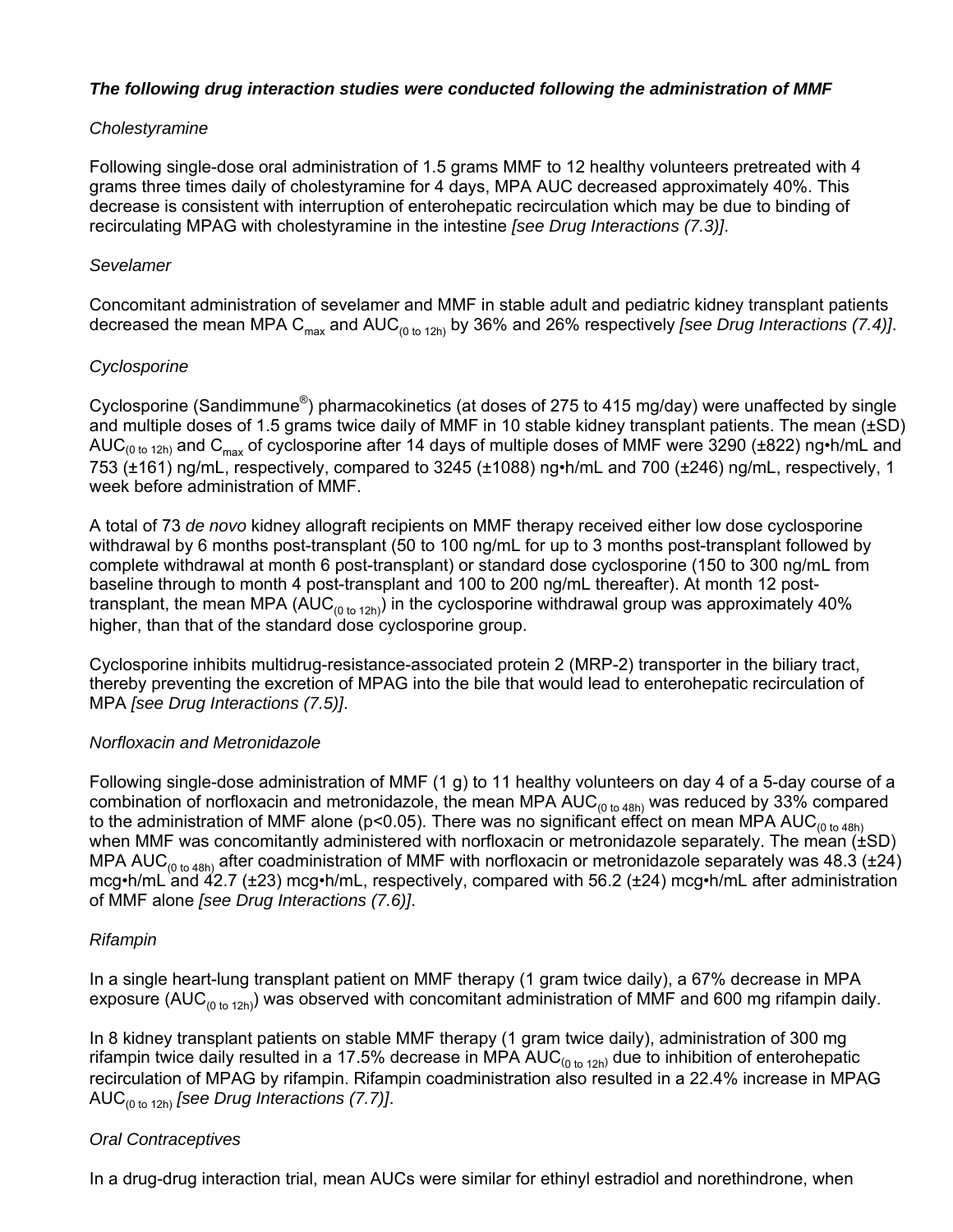<span id="page-18-0"></span>coadministered with MMF as compared to administration of the oral contraceptives alone *[see Drug Interactions (7.8)]*.

# *Acyclovir*

Coadministration of MMF (1 gram) and acyclovir (800 mg) to 12 healthy volunteers resulted in no significant change in MPA AUC and  $C_{\text{max}}$ . However, MPAG and acyclovir plasma mean AUC<sub>(0 to 24h)</sub> were increased 10% and 18%, respectively. Because MPAG plasma concentrations are increased in the presence of kidney impairment, as are acyclovir concentrations, the potential exists for mycophenolate and acyclovir or its prodrug (e.g., valacyclovir) to compete for tubular secretion, further increasing the concentrations of both drugs *[see Drug Interactions (7.9)]*.

#### *Ganciclovir*

Following single-dose administration to 12 stable kidney transplant patients, no pharmacokinetic interaction was observed between MMF (1.5 grams) and intravenous ganciclovir (5 mg per kg). Mean (±SD) ganciclovir AUC and C<sub>max</sub> (n=10) were 54.3 (±19.0) mcg•h/mL and 11.5 (±1.8) mcg/mL, respectively, after coadministration of the two drugs, compared to 51.0 ( $\pm$ 17.0) mcg•h/mL and 10.6 ( $\pm$ 2.0) mcg/mL, respectively, after administration of intravenous ganciclovir alone. The mean ( $\pm$ SD) AUC and C<sub>max</sub> of MPA (n=12) after coadministration were 80.9 (±21.6) mcg•h/mL and 27.8 (±13.9) mcg/mL, respectively, compared to values of 80.3 (±16.4) mcg•h/mL and 30.9 (±11.2) mcg/mL, respectively, after administration of MMF alone.

Because MPAG plasma concentrations are increased in the presence of renal impairment, as are ganciclovir concentrations, the two drugs will compete for tubular secretion and thus further increases in concentrations of both drugs may occur. In patients with renal impairment in which MMF and ganciclovir or its prodrug (e.g., valganciclovir) are coadministered, patients should be monitored carefully *[see Drug Interactions (7.9)]*.

#### *Ciprofloxacin and Amoxicillin plus Clavulanic Acid*

A total of 64 MMF treated kidney transplant recipients received either oral ciprofloxacin 500 mg twice daily or amoxicillin plus clavulanic acid 375 mg three times daily for 7 or at least 14 days. Approximately 50% reductions in median trough MPA concentrations (predose) from baseline (MMF alone) were observed in 3 days following commencement of oral ciprofloxacin or amoxicillin plus clavulanic acid. These reductions in trough MPA concentrations tended to diminish within 14 days of antibiotic therapy and ceased within 3 days after discontinuation of antibiotics. The postulated mechanism for this interaction is an antibiotic-induced reduction in glucuronidase-possessing enteric organisms leading to a decrease in enterohepatic recirculation of MPA. The change in trough level may not accurately represent changes in overall MPA exposure; therefore, clinical relevance of these observations is unclear *[see Drug Interactions (7.10)]*.

# **13 NONCLINICAL TOXICOLOGY**

# **13.1 Carcinogenesis, Mutagenesis, Impairment of Fertility**

In a 104-week oral carcinogenicity study in rats, mycophenolate sodium was not tumorigenic at daily doses up to 9 mg per kg, the highest dose tested. This dose resulted in approximately 0.6 to 1.2 times the systemic exposure (based on plasma AUC) observed in renal transplant patients at the recommended dose of 1440 mg per day. Similar results were observed in a parallel study in rats performed with MMF. In a 104-week oral carcinogenicity study in mice, MMF was not tumorigenic at a daily dose level as high as 180 mg per kg (which corresponds to 0.6 times the recommended mycophenolate sodium therapeutic dose, based on body surface area).

The genotoxic potential of mycophenolate sodium was determined in five assays. Mycophenolate sodium was genotoxic in the mouse lymphoma/thymidine kinase assay, the micronucleus test in V79 Chinese hamster cells, and the *in vivo* mouse micronucleus assay. Mycophenolate sodium was not genotoxic in the bacterial mutation assay (*Salmonella typhimurium* TA 1535, 97a, 98, 100, and 102) or the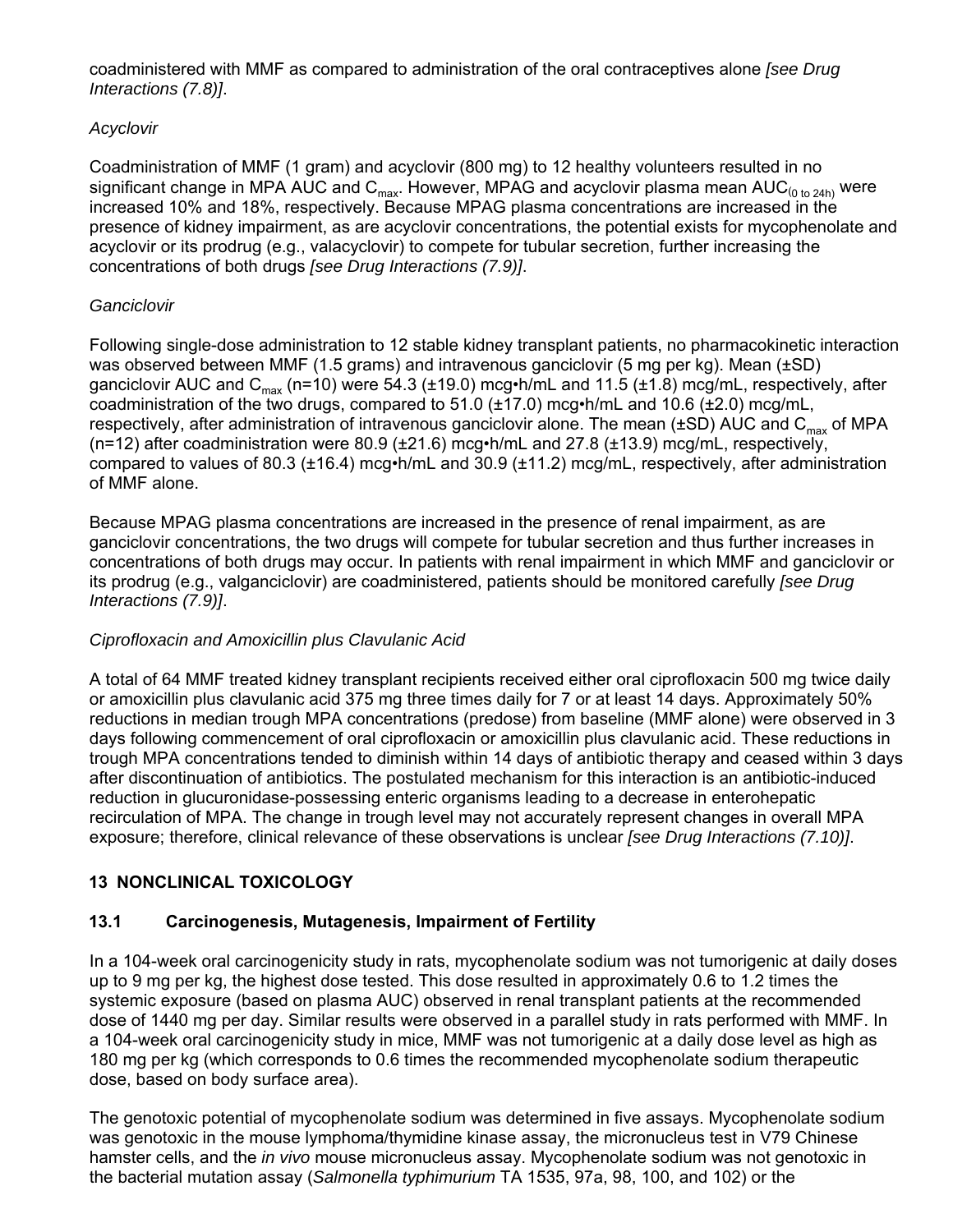chromosomal aberration assay in human lymphocytes.

Mycophenolate mofetil generated similar genotoxic activity. The genotoxic activity of mycophenolic acid (MPA) is probably due to the depletion of the nucleotide pool required for DNA synthesis as a result of the pharmacodynamic mode of action of MPA (inhibition of nucleotide synthesis).

Mycophenolate sodium had no effect on male rat fertility at daily oral doses as high as 18 mg per kg and exhibited no testicular or spermatogenic effects at daily oral doses of 20 mg per kg for 13 weeks (approximately 2 times the systemic exposure of MPA at the recommended therapeutic dose). No effects on female fertility were seen up to a daily dose of 20 mg per kg (approximately 3 times the systemic exposure of MPA at the recommended therapeutic dose).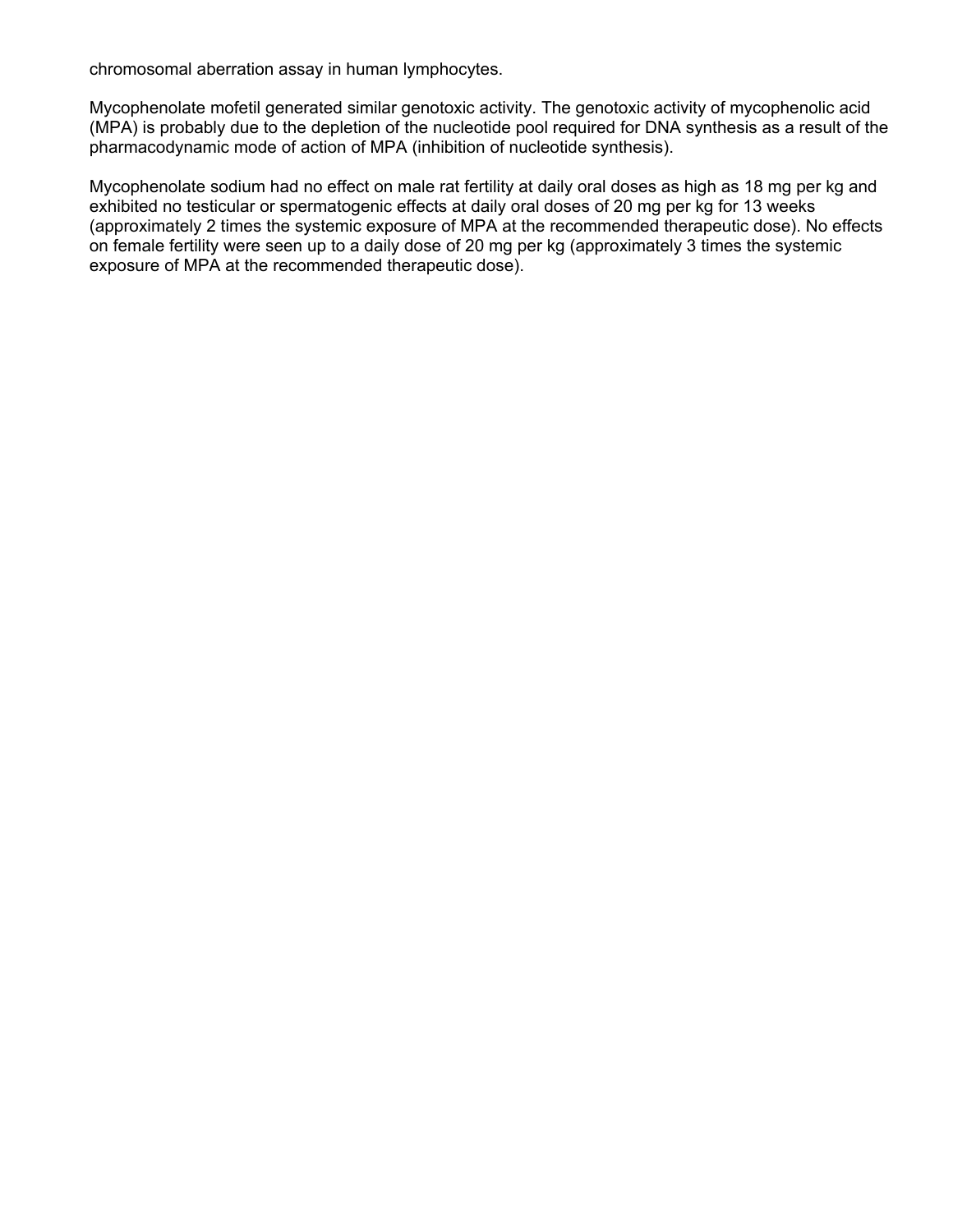# <span id="page-20-0"></span>**16 HOW SUPPLIED/STORAGE AND HANDLING**

Mycophenolic acid delayed-release tablets are supplied as:

**180 mg tablet:** Light green, round, slightly biconvex beveled edge enteric coated tablet. Engraved "MYC" over "180" on one side, "APO" on the other side, containing 180 mg mycophenolic acid (MPA) as mycophenolate sodium.

**360 mg tablet:** Light pink, oval, biconvex enteric coated tablet. Engraved "APO" on one side,

| "MYC 360" on the other side, containing 360 mg mycophenolic acid (MPA) as mycophenolate sodium. |
|-------------------------------------------------------------------------------------------------|
|                                                                                                 |
|                                                                                                 |
|                                                                                                 |
|                                                                                                 |
|                                                                                                 |
|                                                                                                 |
|                                                                                                 |
|                                                                                                 |
|                                                                                                 |

## **Storage**

Store at 25°C (77°F); excursions permitted from 15 to 30°C (59 to 86°F) [see USP Controlled Room Temperature]. Protect from moisture. Dispense in a tight container (USP).

# **Handling**

Keep out of reach and sight of children. Mycophenolic acid delayed-release tablets should not be crushed or cut in order to maintain the integrity of the enteric coating *[see Dosage and Administration (2.3)]*.

Teratogenic effects have been observed with mycophenolate sodium *[see Warnings and Precautions (5.1)]*. If for any reason, the mycophenolic acid delayed-release tablets must be crushed, avoid inhalation of the powder, or direct contact of the powder, with skin or mucous membranes.

# **17 PATIENT COUNSELING INFORMATION**

#### **See FDA-approved patient labeling (Medication Guide) Embryofetal Toxicity**

- Inform pregnant women and females of reproductive potential that use of mycophenolic acid delayedrelease tablets in pregnancy is associated with an increased risk of first trimester pregnancy loss and an increased risk of congenital malformations *[see Use in Specific Populations (8.1)]*.
- In the event of a positive pregnancy test, discuss the risks and benefits of mycophenolic acid delayedrelease tablets with the patient. Encourage her to enroll in the pregnancy registry. (1-800-617-8191). *[see Use in Specific Populations (8.1)]*.

# **Pregnancy Exposure Prevention and Planning**

• Discuss pregnancy testing, pregnancy prevention and planning with females of reproductive potential *[see Females of Reproductive Potential (8.6)]*.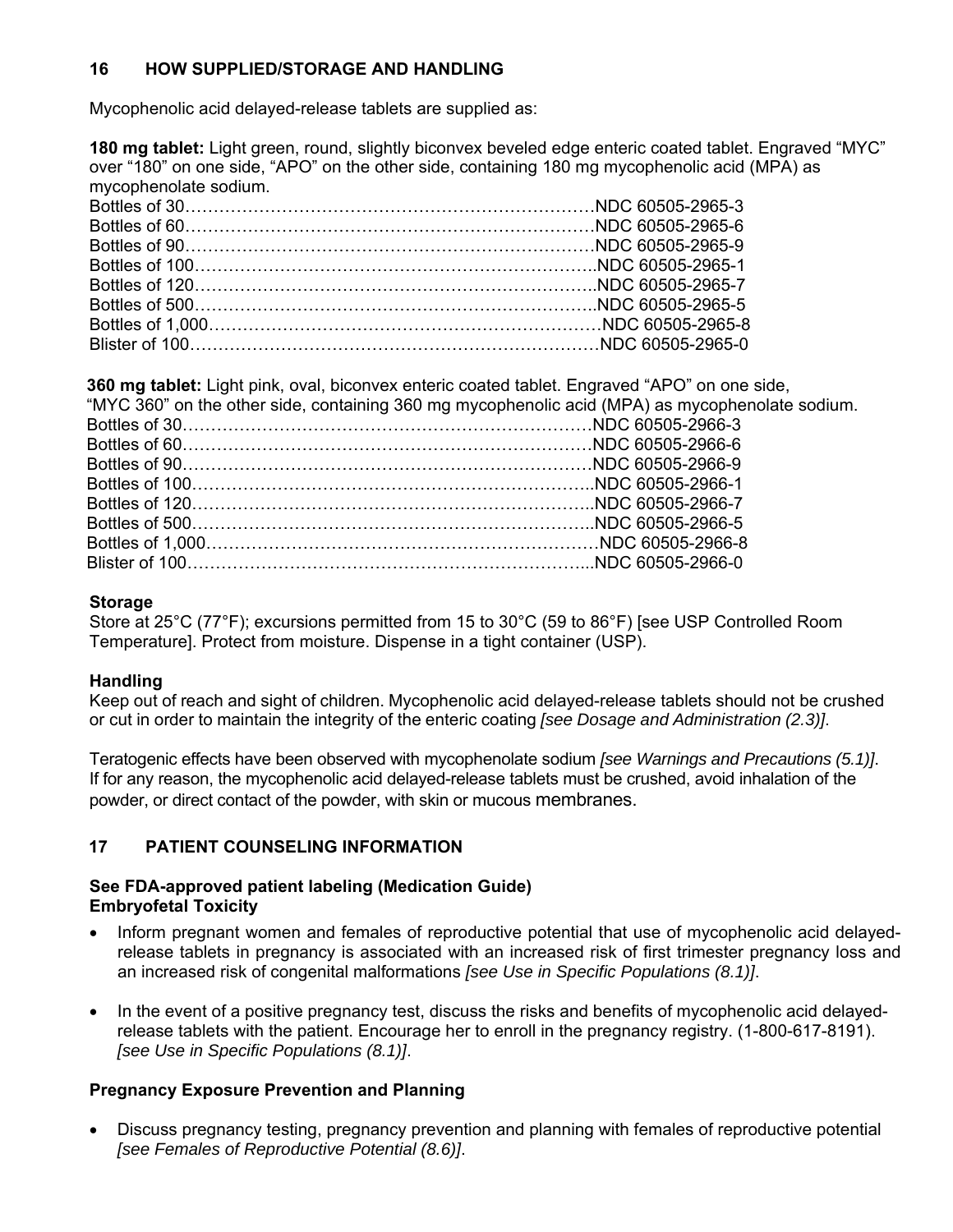- Inform females of reproductive potential must use acceptable birth control during entire mycophenolic acid delayed-release tablets therapy and for 6 weeks after stopping mycophenolic acid delayed-release tablets, unless the patient chooses to avoid heterosexual sexual intercourse completely (abstinence) *[see Warnings and Precautions (5.2)* and *Females of Reproductive Potential (8.6)]*.
- For patients who are considering pregnancy, discuss appropriate alternative immunosuppressants with less potential for embryofetal toxicity. Risks and benefits of mycophenolic acid delayed-release tablets should be discussed with the patient *[see Females of Reproductive Potential (8.6)]*.

#### **Nursing Mothers**

Advise patients that they should not breastfeed during mycophenolic acid delayed-release tablets therapy *[see Nursing Mothers (8.*3)*]*.

#### **Development of Lymphoma and Other Malignancies**

- Inform patients they are at increased risk of developing lymphomas and other malignancies, particularly of the skin, due to immunosuppression.
- Advise patients to limit exposure to sunlight and ultraviolet (UV) light by wearing protective clothing and use a sunscreen with a high protection factor*.*

#### **Increased Risk of Infection**

Inform patients they are at increased risk of developing a variety of infections, including opportunistic infections, due to immunosuppression and to contact their physician if they develop any symptoms of infection *[see Warnings and Precautions (5.5, 5.6)].*

#### **Blood Dyscrasias**

Inform patients they are at increased risk for developing blood dyscrasias (e.g., neutropenia or anemia) and to immediately contact their healthcare provider if they experience any evidence of infection, unexpected bruising, bleeding, or any other manifestation of bone marrow suppression *[see Warnings and Precautions (5.7)].*

#### **Gastrointestinal Tract Complications**

Inform patients that mycophenolic acid delayed-release tablets can cause gastrointestinal tract complications including bleeding, intestinal perforations, and gastric or duodenal ulcers. Advise the patient to contact their healthcare provider if they have symptoms of gastrointestinal bleeding or sudden onset or persistent abdominal pain *[*see *Warnings and Precautions (5.8)].* 

#### **Immunizations**

Inform patients that mycophenolic acid delayed-release tablets can interfere with the usual response to immunizations and that they should avoid live vaccines *[see Warnings and Precautions (5.9)]*.

#### **Administration Instructions**

Advise patients to swallow mycophenolic acid delayed-release tablets whole, and not crush, chew, or cut the tablets. Inform patients to take mycophenolic acid delayed-release tablets on an empty stomach, 1 hour before or 2 hours after food intake.

#### **Drug Interactions**

Patients should be advised to report to their doctor the use of any other medications while taking mycophenolic acid delayed-release tablets. The simultaneous administration of any of the following drugs with mycophenolic acid delayed-release tablets may result in clinically significant adverse reactions: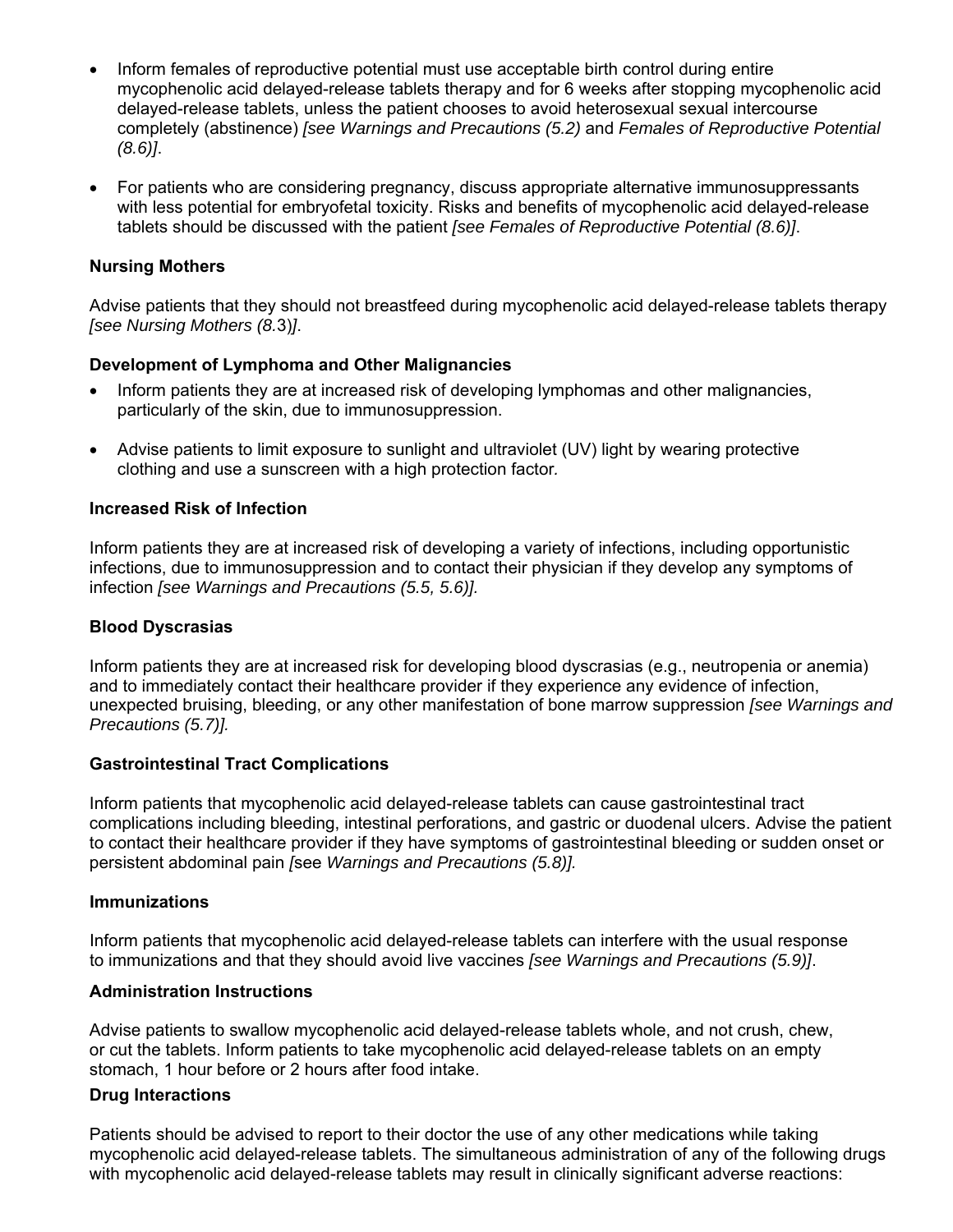Antacids with magnesium and aluminum hydroxides

Azathioprine

Cholestyramine

Hormonal Contraceptives (e.g., birth control pill, transdermal patch, vaginal ring, injection, and implant)

## **APOTEX INC. MYCOPHENOLIC ACID DELAYED-RELEASE TABLETS 180 mg and 360 mg**

Toronto, Ontario **Weston, Florida** Canada M9L 1T9 USA 33326

**Manufactured by Manufactured for Apotex Inc.<br>Apotex Inc. Apotex Corp.** Apotex Corp.

Revised: November 2015 Revision: 11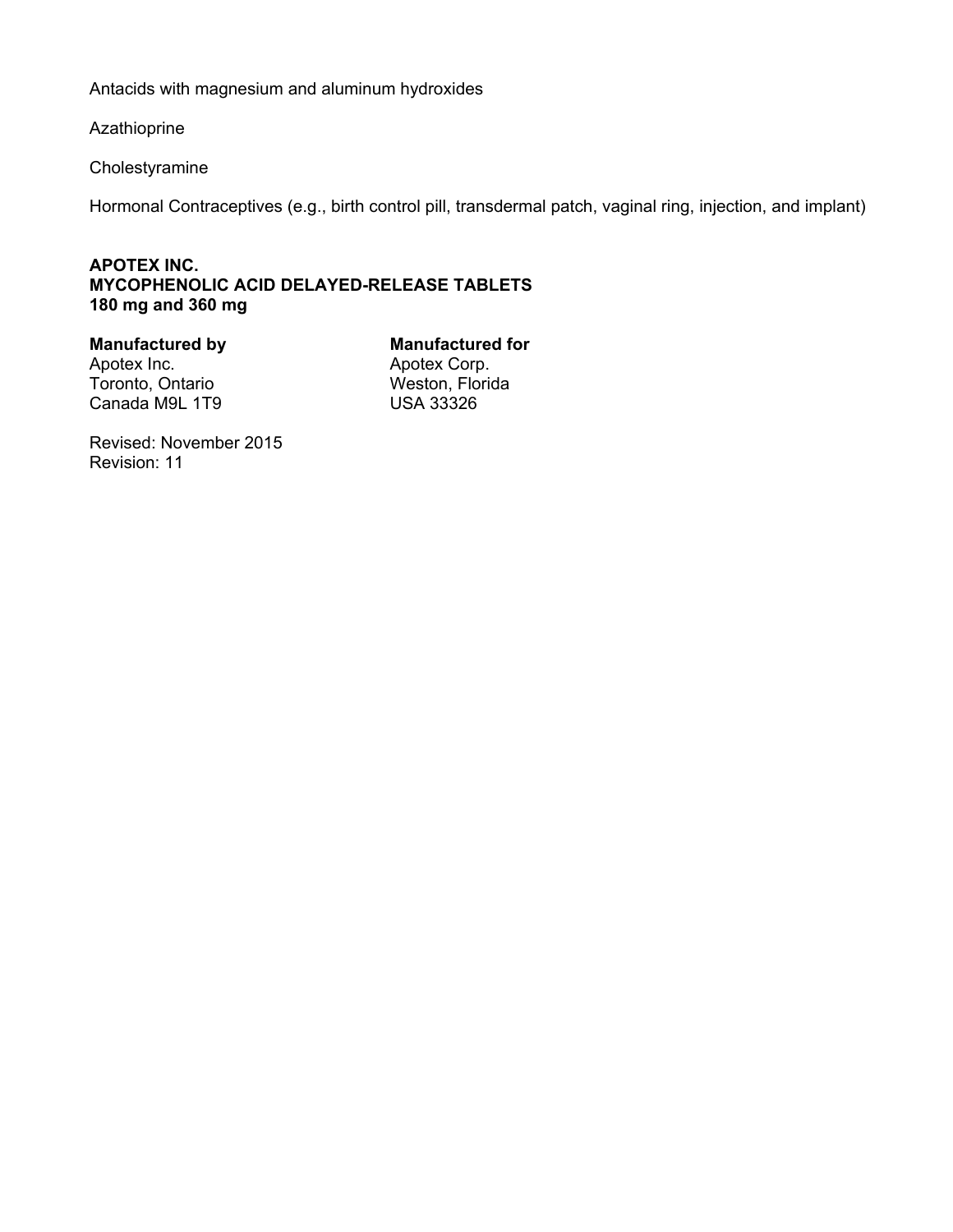# **MEDICATION GUIDE**

## **Mycophenolic Acid Delayed-Release Tablets**

## **(my-co-fen-o-lic acid)**

Read the Medication Guide that comes with mycophenolic acid delayed-release tablets before you start taking it and each time you get a refill. There may be new information. This Medication Guide does not take the place of talking with your healthcare provider about your medical condition or treatment. If you have any questions about mycophenolic acid delayed-release tablets, ask your doctor.

#### **What is the most important information I should know about mycophenolic acid delayed-release tablets?**

#### **Mycophenolic acid delayed-release tablets can cause serious side effects including:**

• **Increased risk of loss of pregnancy (miscarriage) and higher risk of birth defects. Females who take** mycophenolic acid delayed-release tablets during pregnancy, have a higher risk of miscarriage during the first 3 months (first trimester), and a higher risk that their baby will be born with birth defects.

If you are a female who can become pregnant:

- your doctor must talk with you about acceptable birth control methods (contraceptive counseling) while taking mycophenolic acid delayed-release tablets.
- you should have a pregnancy test immediately before starting mycophenolic acid delayed-release tablets and another pregnancy test 8 to 10 days later. Pregnancy tests should be repeated during routine follow-up visits with your doctor. Talk to your doctor about the results of all of your pregnancy tests.
- you must use acceptable birth control during your entire mycophenolic acid delayed-release tablets therapy and for 6 weeks after stopping mycophenolic acid delayed-release tablets, unless at any time you choose to avoid sexual intercourse (abstinence) with a man completely. Mycophenolic acid delayed-release tablets decreases blood levels of the hormones in birth control pills that you take by mouth. Birth control pills may not work as well while you take mycophenolic acid delayed-release tablets and you could become pregnant. If you decide to take birth control pills while using mycophenolic acid delayed-release tablets, you must also use another form of birth control. Talk to your doctor about other birth control methods that can be used while taking mycophenolic acid delayed-release tablets.

If you plan to become pregnant, talk with your doctor. Your doctor will decide if other medicines to prevent rejection may be right for you.

- **If you become pregnant while taking mycophenolic acid delayed-release tablets, do not stop taking mycophenolic acid delayed-release tablets. Call your doctor right away.** In certain situations, you and your doctor may decide that taking mycophenolic acid delayed-release tablets is more important to your health than the possible risks to your unborn baby.
- You and your doctor should report your pregnancy to
	- Mycophenolate Pregnancy Registry (1-800-617-8191)

The purpose of this registry is to gather information about the health of your baby.

- **Increased risk of getting serious infections.** Mycophenolic acid delayed-release tablets weakens the body's immune system and affects your ability to fight infections. Serious infections can happen with mycophenolic acid delayed-release tablets and can lead to death. These serious infections can include:
	- **Viral infections.** Certain viruses can live in your body and cause active infections when your immune system is weak. Viral infections that can happen with mycophenolic acid delayedrelease tablets include:
		- Shingles, other herpes infections, and cytomegalovirus (CMV). CMV can cause serious tissue and blood infections.
		- BK virus. BK virus can affect how your kidney works and cause your transplanted kidney to fail.
		- Hepatitis B and C viruses. Hepatitis viruses can affect how your liver works. Talk to your doctor about how hepatitis viruses may affect you.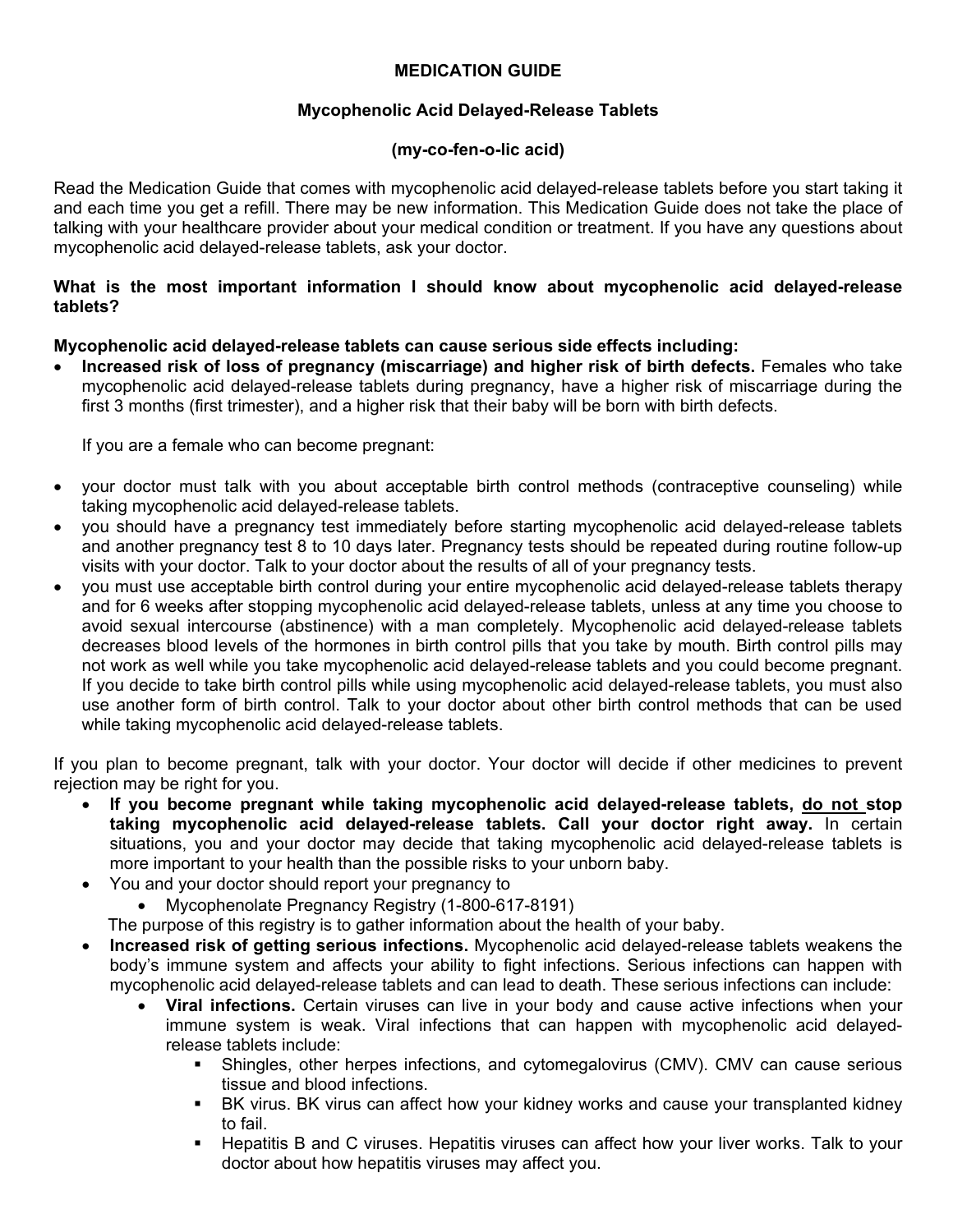- **A brain infection called Progressive Multifocal Leukoencephalopathy (PML).** In some patients mycophenolic acid delayed-release tablets may cause an infection of the brain that may cause death. You are at risk for this brain infection because you have a weakened immune system. You should tell your healthcare provider right away if you have any of the following symptoms:
	- **Weakness on one side of the body**
	- You do not care about things that you usually care about (apathy)
	- You are confused or have problems thinking
	- You cannot control your muscles
- **Fungal infections.** Yeast and other types of fungal infections can happen with mycophenolic acid delayed-release tablets and cause serious tissue and blood infections. **See "What are the possible side effects of mycophenolic acid delayed-release tablets?"**

#### **Call your doctor right away if you have any of these signs and symptoms of infection:**

- o Temperature of 100.5°F or greater
- o Cold symptoms, such as a runny nose or sore throat
- o Flu symptoms, such as an upset stomach, stomach pain, vomiting, or diarrhea
- o Earache or headache
- o Pain during urination or you need to urinate often
- o White patches in the mouth or throat
- o Unexpected bruising or bleeding
- o Cuts, scrapes, or incisions that are red, warm, and oozing pus
- **Increased risk of getting certain cancers.** People who take mycophenolic acid delayed-release tablets have a higher risk of getting lymphoma, and other cancers, especially skin cancer. Tell your doctor if you have:
	- $\circ$  unexplained fever, tiredness that does not go away, weight loss, or lymph node swelling
	- $\circ$  a brown or black skin lesion with uneven borders, or one part of the lesion does not look like other parts
	- o a change in the size or color of a mole
	- o a new skin lesion or bump
	- o any other changes to your health

#### **See the section "What are the possible side effects of mycophenolic acid delayed-release tablets?" for other serious side effects.**

#### **What are mycophenolic acid delayed-release tablets?**

Mycophenolic acid delayed-release tablets are a prescription medicine given to prevent rejection (antirejection medicine) in people who have received a kidney transplant. Rejection is when the body's immune system senses the new organ as "foreign" and attacks it.

Mycophenolic acid delayed-release tablets are used with other medicines containing cyclosporine (Sandimmune®, Gengraf®, and Neoral®) and corticosteroids.

Mycophenolic acid delayed-release tablets can be used to prevent rejection in children who are 5 years or older and are stable after having a kidney transplant. It is not known if mycophenolic acid delayed-release tablets are safe and works in children younger than 5 years. It is not known how mycophenolic acid delayed-release tablets works in children who have just received a new kidney transplant.

#### **Who should not take mycophenolic acid delayed-release tablets?**

Do not take mycophenolic acid delayed-release tablets if you are allergic to mycophenolic acid, mycophenolate sodium, mycophenolate mofetil, or any of the ingredients in mycophenolic acid delayed-release tablets. See the end of this Medication Guide for a complete list of ingredients in mycophenolic acid delayed-release tablets.

#### **What should I tell my doctor before I start taking mycophenolic acid delayed-release tablets?**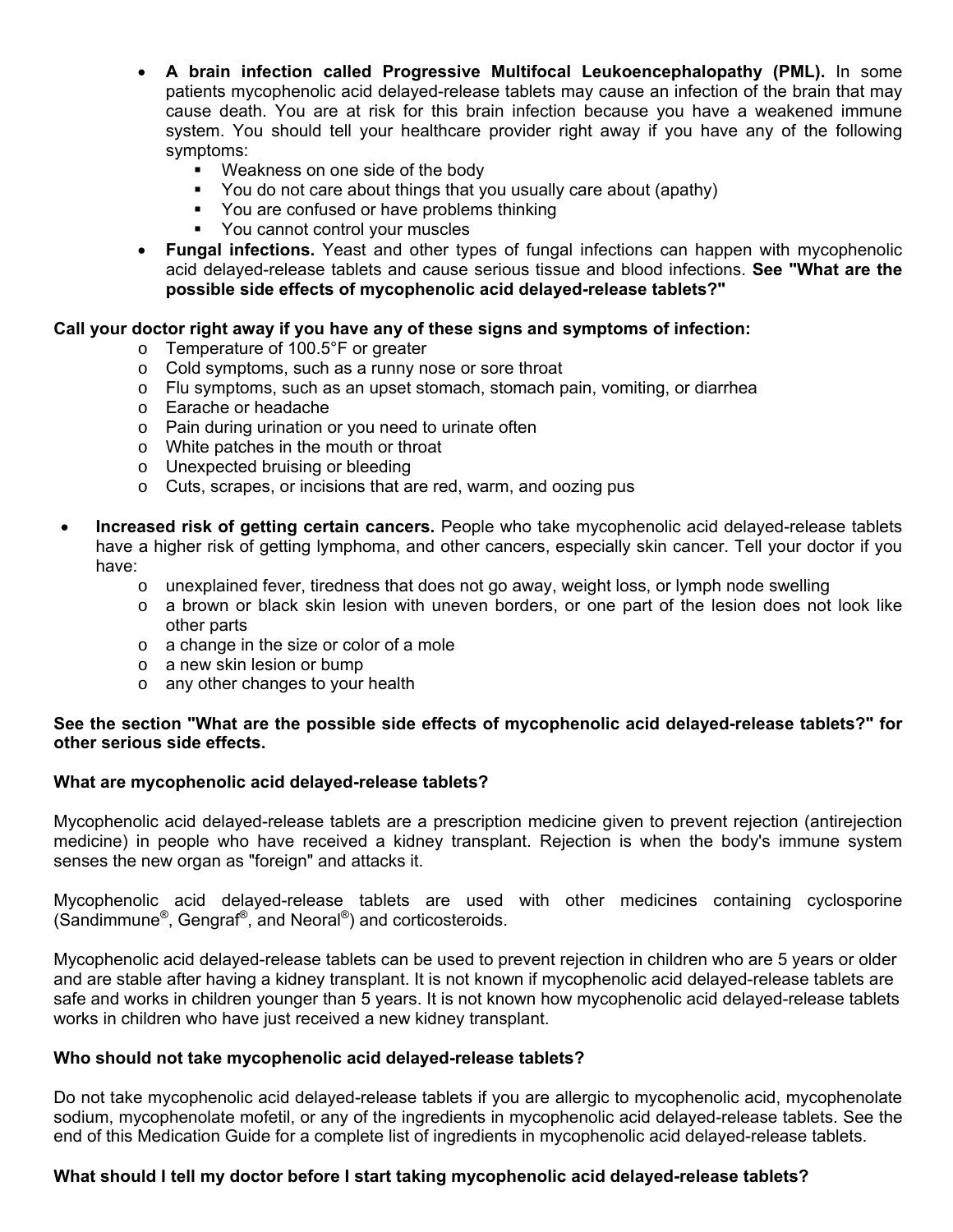Tell your healthcare provider about all of your medical conditions, including if you:

- **have any digestive problems, such as ulcers**
- **plan to receive any vaccines.** You should not receive live vaccines while you take mycophenolic acid delayed-release tablets. Some vaccines may not work as well during treatment with mycophenolic acid delayed-release tablets.
- **have Lesch-Nyhan or Kelley-Seegmiller syndrome or another rare inherited deficiency of hypoxanthine-guanine phosphoribosyl-transferase (HGPRT).** You should not take mycophenolic acid delayed-release tablets if you have one of these disorders.
- **are pregnant or planning to become pregnant. See "What is the most important information I should know about mycophenolic acid delayed-release tablets?"**
- **are breastfeeding or plan to breastfeed.** It is not known if mycophenolic acid passes into breast milk. You and your doctor will decide if you will take mycophenolic acid delayed-release tablets or breastfeed.

#### **Tell your doctor about all the medicines you take, including prescription and nonprescription medicines, vitamins, and herbal supplements.**

Some medicines may affect the way mycophenolic acid delayed-release tablets works and mycophenolic acid delayed-release tablets may affect how some medicines work. Especially tell your doctor if you take:

- birth control pills (oral contraceptives). **See "What is the most important information I should know about mycophenolic acid delayed-release tablets?"**
- antacids that contain aluminum or magnesium. Mycophenolic acid delayed-release tablets and antacids should not be taken at the same time.
- acyclovir (Zovirax<sup>®</sup>), Ganciclovir (Cytovene<sup>®</sup> IV, Valcyte<sup>®</sup>)
- azathioprine (Azasan®, Imuran®)
- cholestyramine (Questran® Light, Questran®, Locholest Light, Prevalite®)

Know the medicines you take. Keep a list of your medicines with you to show your healthcare provider and pharmacist when you get a new medicine. Do not take any new medicine without talking to your doctor.

# **How should I take mycophenolic acid delayed-release tablets?**

- Take mycophenolic acid delayed-release tablets exactly as prescribed. Your healthcare provider will tell you how much mycophenolic acid delayed-release tablets to take.
- Do not stop taking or change your dose of mycophenolic acid delayed-release tablets without talking to your healthcare provider.
- Take mycophenolic acid delayed-release tablets on an empty stomach, either 1 hour before or 2 hours after a meal.
- Swallow mycophenolic acid delayed-release tablets whole. Do not crush, chew, or cut mycophenolic acid delayed-release tablets. The mycophenolic acid delayed-release tablets have a coating so that the medicine will pass through your stomach and dissolve in your intestine.
	- o **If you forget to take mycophenolic acid delayed-release tablets,** take it as soon as you remember and then take your next dose at its regular time. If it is almost time for your next dose, skip the missed dose. Do not take two doses at the same time. Call your doctor or pharmacist if you are not sure what to do.
	- o **If you take more than the prescribed dose of mycophenolic acid delayed-release tablets,**  call your doctor right away.
	- o **Do not change (substitute) between using mycophenolic acid delayed-release tablets and mycophenolate mofetil tablets, capsules, or oral suspension for one another unless your healthcare provider tells you to.** These medicines are absorbed differently. This may affect the amount of medicine in your blood.
	- $\circ$  Be sure to keep all appointments at your transplant clinic. During these visits, your doctor may perform regular blood tests.

#### **What should I avoid while taking mycophenolic acid delayed-release tablets?**

**Avoid pregnancy.** See "**What is the most important information I should know about mycophenolic acid delayed-release tablets?"**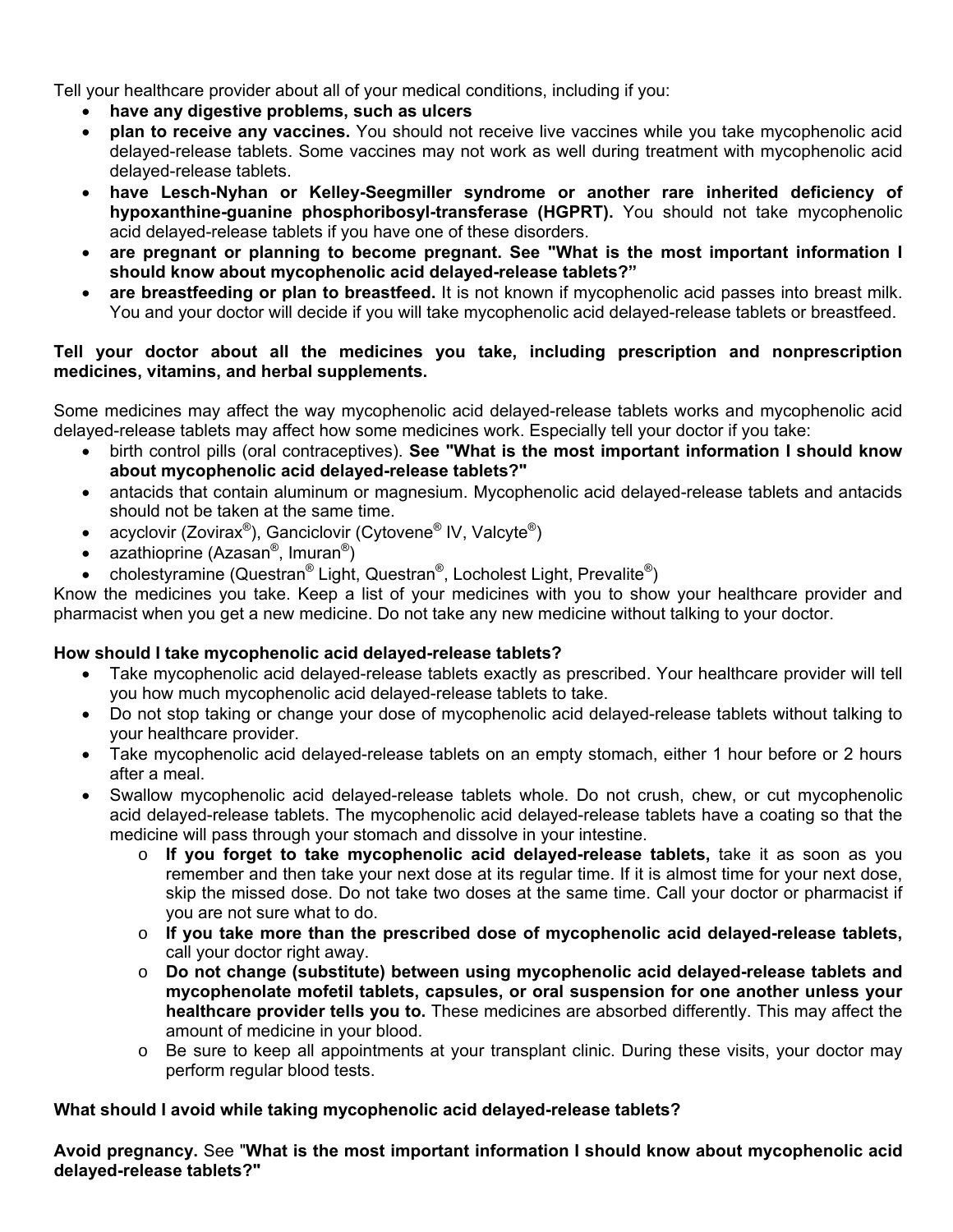- Limit the amount of time you spend in sunlight. Avoid using tanning beds and sunlamps. People who take mycophenolic acid delayed-release tablets have a higher risk of getting skin cancer. **See "What is the most important information I should know about mycophenolic acid delayed-release tablets?"** Wear protective clothing when you are in the sun and use a sunscreen with a high sun protection factor (SPF 30 and above). This is especially important if your skin is fair (light colored) or you have a family history of skin cancer.
- Elderly patients 65 years of age or older may have more side effects with mycophenolic acid delayedrelease tablets because of a weaker immune system.

#### **What are the possible side effects of mycophenolic acid delayed-release tablets?**

#### **Mycophenolic acid delayed-release tablets can cause serious side effects.**

#### **See "What is the most important information I should know about mycophenolic acid delayed-release tablets?"**

Stomach and intestinal bleeding can happen in people who take mycophenolic acid delayed-release tablets. Bleeding can be severe and you may have to be hospitalized for treatment.

The most common side effects of taking mycophenolic acid delayed-release tablets include:

In people with a new transplant:

- low blood cell counts
	- o red blood cells
	- o white blood cells
	- o platelets
- constipation
- nausea
- diarrhea
- vomiting
- urinary tract infections
- stomach upset

In people who take mycophenolic acid delayed-release tablets for a long time (long-term) after transplant:

- low blood cell counts
	- o red blood cells
	- o white blood cells
- nausea
- diarrhea
- sore throat

Your healthcare provider will do blood tests before you start taking mycophenolic acid delayed-release tablets and during treatment with mycophenolic acid delayed-release tablets to check your blood cell counts. Tell your healthcare provider right away if you have any signs of infection **(see "What is the most important information I should know about mycophenolic acid delayed-release tablets?"),** or any unexpected bruising or bleeding. Also, tell your healthcare provider if you have unusual tiredness, dizziness, or fainting.

These are not all the possible side effects of mycophenolic acid delayed-release tablets. Your healthcare provider may be able to help you manage these side effects.

Call your doctor for medical advice about side effects.

You may report side effects to

- FDA MedWatch at 1-800-FDA-1088 or
- Apotex Corp. at 1-800-706-5575.